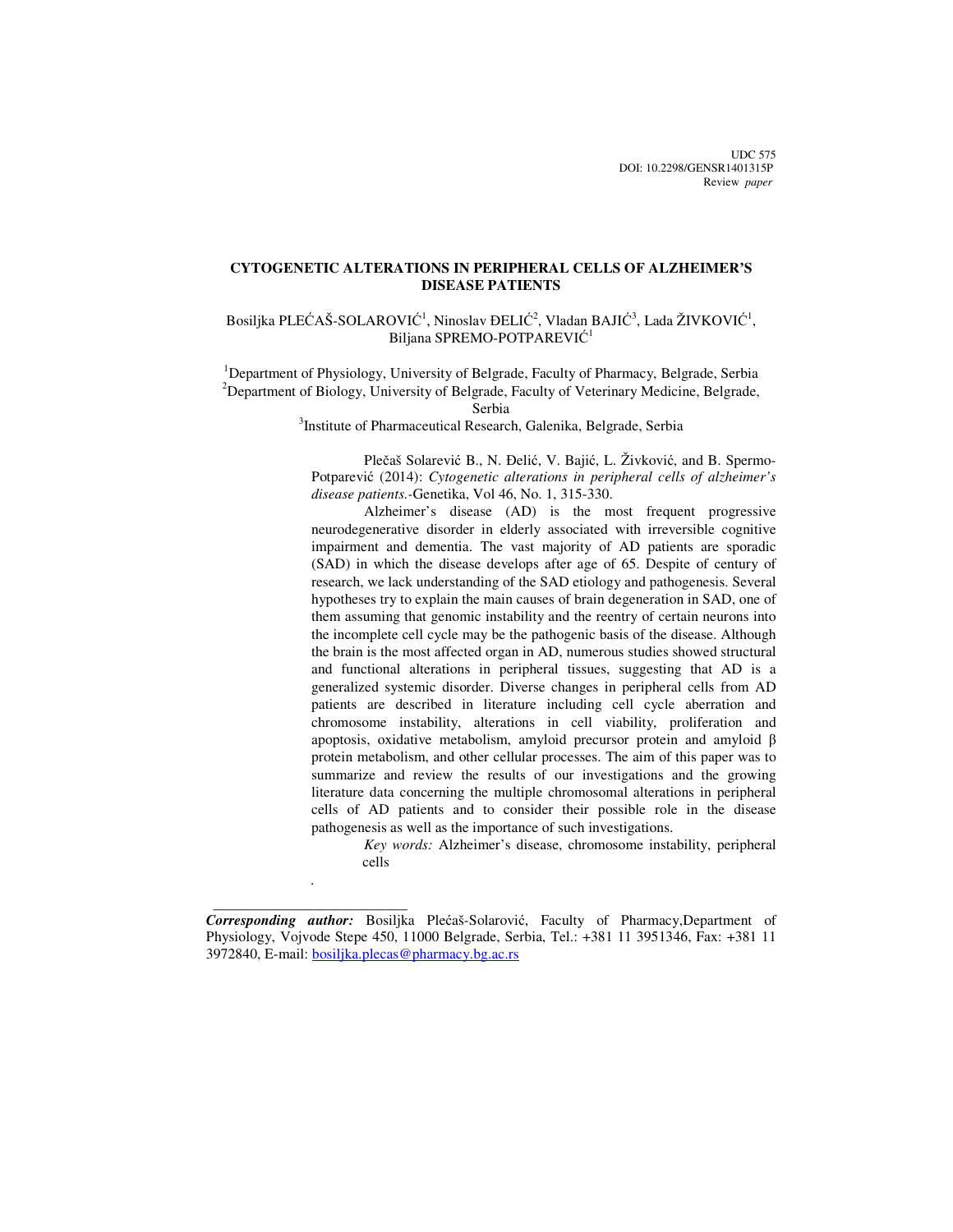### INTRODUCTION

Alzheimer's disease (AD) is the most frequent progressive neurodegenerative disorder in elderly associated with irreversible cognitive impairment and dementia. There are two forms of the disease; 5-10% of all AD cases have an early onset form that starts before the age of 65, while the vast majority of patients are sporadic (SAD) in which the disease develops after age of 65. Up to 50% of early onset cases are familial AD (FAD), diagnosed when a patient has firstdegree relative with history of AD (BIALOPIOTROWICZ *et al*., 2011). FAD, as genetically determined AD, seems to be completely explained by pathogenic mutations in three genes, either for amyloid precursor protein (APP) (APP gene on chromosome 21), or enzymes involved in its metabolism: Presenilin 1 gene on chromosome 14, and Presenilin 2 gene on chromosome 1 (SHERRINGTON *et al*., 1995). Presenilins sustain the activity of γ-secretase, a membranous complex that cleaves transmembrane APP to generate amyloid  $β$  (A $β$ ) peptides (A $β$ 40, A $β$ 42) known to aggregate and form oligomers that may exert toxic effects on neurons (TAGAMI *et al*., 2008). In contrast to FAD, SAD is a disorder with more heterogeneous and complex causes, which are mostly unknown (BUIZZA *et al*., 2012). Both incidence and prevalence of SAD increase with advanced age, suggesting that age-related physiological changes play a critical role in the majority of subjects affected with AD (CORRADA *et al*., 2008). Although late onset AD is considered sporadic, the fact that affected individuals are more likely to have AD-affected relatives than those without AD means that SAD is not fully sporadic (HENDRIE, 1998). Some risk factor genes has been uncovered, but only the mutation of apolipoprotein E-4 gene is present in considerable number (about 50%) of SAD patients (CORDER *et al*., 1993). Therefore, SAD is multifactorial, genetically complex and heterogeneous disorder modulated by different nongenetic factors (FERRER, 2012).

 AD is characterized histopathologically by the degeneration of specific populations of the neurons, extracellular deposits known as senile plaques (SPs) and intracellular deposits known as neurofibrillary tangles (NFTs) within the brain of affected individuals. SPs consist of Aβ42 and/or Aβ40, which originate from the aberrant proteolysis of APP (HARDY, 2006), and it is assumed that Aβ triggers AD-like pathology (KHANDELWAL *et al*., 2011). The NFTs contain structures known as paired helical filaments comprised of hyperphosphorylated tau protein (THOMAS and FENECH, 2007). In addition to Aβ, tau protein is another causal factor for neurodegeneration in AD and other neurodegenerative diseases (GRUNDKE-IQBAL *et al*., 1989).

 Over a hundred of years after Alois Alzheimer first characterized the neurological disease that was later named after him, the etiology and pathophysiology of AD are still mostly unknown. Several hypotheses try to explain causes and progression of the disease, especially the SAD form. Since this neurological disorder is complex and multifactorial, a single hypothesis is probably insufficient to cover all aspects of the disease.

 According to the "amyloid hypothesis", which is one of the first hypotheses introduced, Aβ has the central role in AD pathogenesis (HARDY, 2006). The similarity of histopathological hallmarks in FAD and SAD led to assumption that a common pathophysiological mechanism underlies both forms of the disease. An elevated level of neurotoxic Aβ in certain brain structures is the primary cause for AD that drives other disease features including tau phosphorylation. However, the amyloid hypothesis emerged out of molecular defects found to be causative primarily in FAD, though not necessary in SAD (SMALL and DUFF, 2008).

 The "cell cycle hypothesis" assumes that the pathogenic basis of AD is genomic instability and the aberrant reentry of terminally differentiated postmitotic neurons into the cell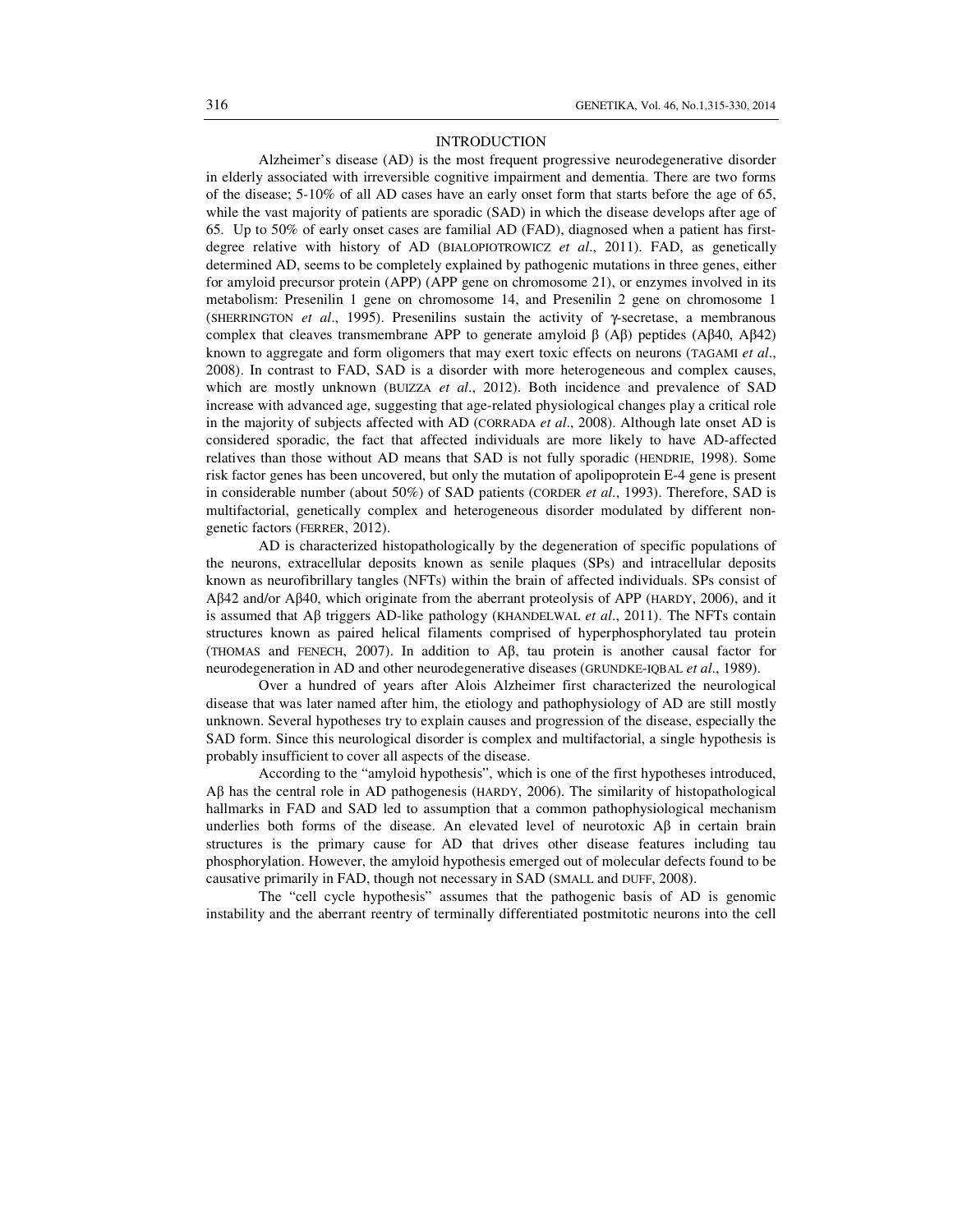division cycle (ARENDT, 2003; HERNANDEZ-ORTEGA *et al*., 2007; BAJIC *et al*., 2008; BONDA *et al*., 2010; BAJIC *et al*., 2011; SPREMO-POTPAREVIC *et al*., 2011). In the hippocampal and cerebral cortex regions of postmortem SAD brains, increased levels of numerous proteins characteristic for  $G_1/S$  and  $G_2$  cell cycle phase activation was accompanied by partial or complete DNA replication without signs of mitosis (YANG and HERRUP, 2007; SPREMO-POTPAREVIĆ *et al*., 2008; BONDA *et al*. 2009). Cells in unaffected brain regions of SAD patients or non-demented control brains show no such anomalies. Data indicate that the  $G<sub>1</sub>/S$  checkpoint fails in SAD neurons and therefore these cells replicate their DNA and progress to the G<sub>2</sub> phase (MCSHEA *et al.,* 2007). However, the G<sub>2</sub>/M checkpoints remain functional and block completion of the cell cycle, i.e. the mitosis, of affected neurons. These changes appear to occur at early stages of SAD, while at the advanced stages the affected neurons exhibit pathological changes characteristic of neurodegeneration and higher susceptibility to death triggered by stress factors (YANG and HERRUP, 2007). The period between the neuronal reentry into the cell cycle and apoptotic death may last for years or even decades (MOSCH *et al*., 2007).

 Although AD is mainly considered a neurodegenerative disorder, there are many indices for additional involvement of cerebrovascular pathology leading to the "neurovascular hypothesis" in AD pathogenesis (ZLOKOVIC, 2005). It is suggested that chronic endothelial dysfunction may be responsible for breakdown of blood brain barrier, impaired cerebrovascular flow, cerebral amyloid angiopathy, atherosclerosis, and other important secondary-related inflammatory phenomena found in AD cases (BELL and ZLOKOVIC, 2009).

 Mitochondrial structural and functional perturbations in AD have been recognized for some time (SELFRIDGE *et al*., 2012) and one of the latest hypotheses is about the potential role of mitochondrial dysfunction in AD pathogenesis, which is not brain-localized, but rather seems to be systemic. Thus, SWERDLOW and KHAN (2004) proposed the "mitochondrial cascade hypothesis", according to which inherited mutation in mitochondrial DNA determined the basal function of mitochondria as well as their ability to respond to and recover from stress that is mediated by molecules such as reactive oxygen species (ROS). At the point at which mitochondrial dysfunction is reached, the histopathology of AD develops. Current data suggest that mitochondrial dysfunction, by influencing cell bioenergetic states and redox system, actually lies upstream of brain amyloidosis (SELFRIDGE *et al*., 2012)

 Until now, AD cannot be diagnosed by a valid clinical method or marker before the disease has progressed to the stage in which dementia is developed and any effective cure is missing. Apart of neuropsychological assessment, several biomarkers are currently available for the clinical diagnosis of dementia of Alzheimer's type: reduced levels of Aβ and increased ratio of phospho-tau/tau in cerebrospinal fluid, increasing atrophy of certain cerebral regions such as hippocampus and amygdala revealed by structural magnetic resonance imaging and increasing positron emission tomography signals of accumulated proteins in the brain, such as  $A\beta$  and tau (BLENNOW *et al*., 2006). Unfortunately, these procedures are either invasive or expensive, which preclude their frequent usage. Extensive investigations for accessible and reliable biomarkers for an early AD diagnosis are in progress.

Although the brain is the most affected organ in AD, numerous studies showed structural and functional alterations in peripheral tissues, suggesting that AD is a generalized systemic disorder (GASPARINI *et al*., 1998; PALOTAS *et al* 2002; MIGLIORE *et al*., 2005; HUMPEL, 2011; MIGLIORE, *et al*., 2011; STIELER, et *al*., 2012). Due to the inaccessibility of brain tissue in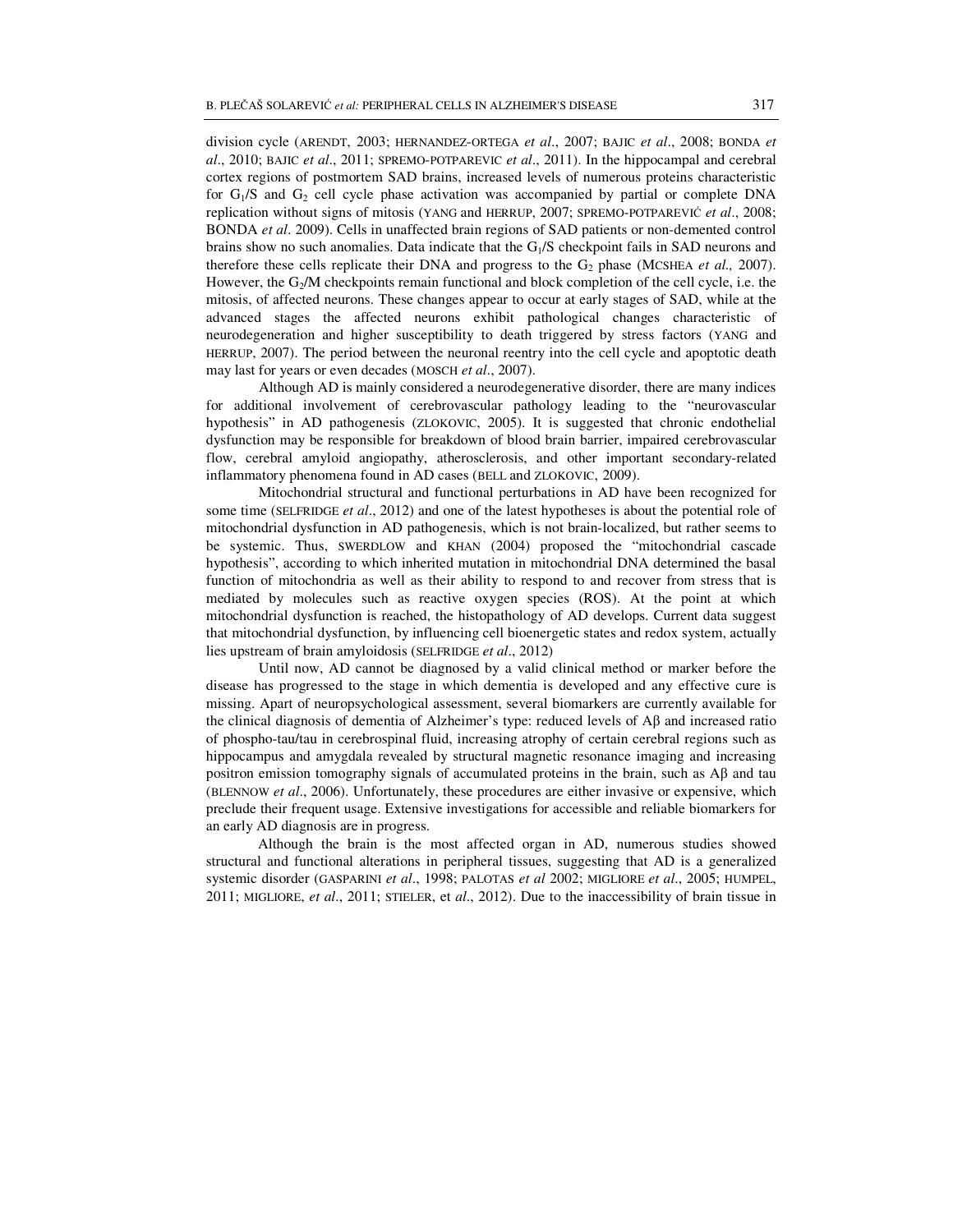vivo, peripheral tissues of AD patients that are suitable and most frequently explored are peripheral blood cells, skin fibroblasts and the cells from buccal mucosa.

 Diverse changes that occur in peripheral cells from AD subjects include cell cycle aberration and genome or chromosome instability, alterations in cell viability, proliferation and apoptosis, oxidative metabolism, APP and  $\mathsf{A}\beta$  metabolism, cellular signal transduction systems, calcium homeostasis, and some other cellular processes. The question is rising whether the changes at periphery reflect the situation in AD brain or do they contribute to pathogenesis or even to etiology of AD. It is rather unlikely that all these multiple AD-related changes are independent, and their investigation could lead to a common link to brain cells and peripheral somatic cells (GIBSON and HUANG, 2005). On the other hand, because of their easy accessibility, peripheral cells may be of great importance for identification of biological markers of AD and can be tremendously useful to improve diagnostic accuracy and/or monitor the efficiency of putative therapies (UBERTI *et al*., 2008).

In this review we will summarize the results of our, over a decade long, investigations and the growing literature data concerning the multiple genome/chromosome alterations and abnormalities in peripheral cells of AD patients, compare them with the changes in neurons of AD brain, and consider their putative consequences as well as the possible importance of these investigations.

### **GENOME/CHROMOSOME INSTABILITY IN ALZHEIMER'S DISEASE**

 Mounting evidence suggests that the cell cycle disregulation and genomic instability may be the earliest neuropathological event detected in AD thus far (ZHOU and JIA, 2010). These failures are systemic affecting not only neurons but also peripheral somatic cells (STIELER, et *al*., 2012). AD is associated with elevated frequencies of genomic instability markers including cell cycle abnormalities and aneuploidy, and chromosome instability such as premature centromere division, micronuclei and telomere length change (ŻEKANOWSKI and WOJDA, 2009).

 The *cell cycle disregulation* is the most prominent failure in AD in both neurons and some peripheral somatic cells (BIALOPIOTROWICZ *et al*., 2011; MOH *et al*., 2011; STIELER et *al*., 2012). Post-mitotic neurons are in a state of terminal differentiation and are unable to divide but they may still retain certain elements that are active during cell cycle maintaining the capability to reactivate various aspects of the replication mechanism when stressed (HERRUP *et al*., *2004*). The most important endogenous genotoxic agent associated with DNA damage in the earliest stage of AD is oxidative stress (NUNOMURA *et al*., 2001). Oxidative stress appears closest to a causal event in AD, acknowledging that previous events may be promoting the oxidative stress itself (MONDRAGON-RODRIGUEZ *et al*., 2010). The presence of Aβ early in the disease also contributes to the oxidative damage of DNA (MAO and REDDY, 2011). According to hypothesis of YUROV and colleagues (2011) incomplete DNA replication, being highly probable in postmitotic cells, causes replication forks to progress slowly or to stall resulting in S phase arrest or replication stress, which leads to DNA damage or improper repair and, thereby, to accumulation of genomic instabilities. The surveillance system of cell cycle checkpoints functions as protective barriers against cytotoxic agents by providing attacked cells additional time, by so called cell cycle arrest, to repair DNA damage before DNA replication or mitosis (SHACKELFORD *et al*., 2000). When damage is severe and irreparable, checkpoint signaling may cause cells to undergo apoptosis, which is the ultimate result of cell cycle aberration in neurons, or enter an irreversible  $G_0$  state.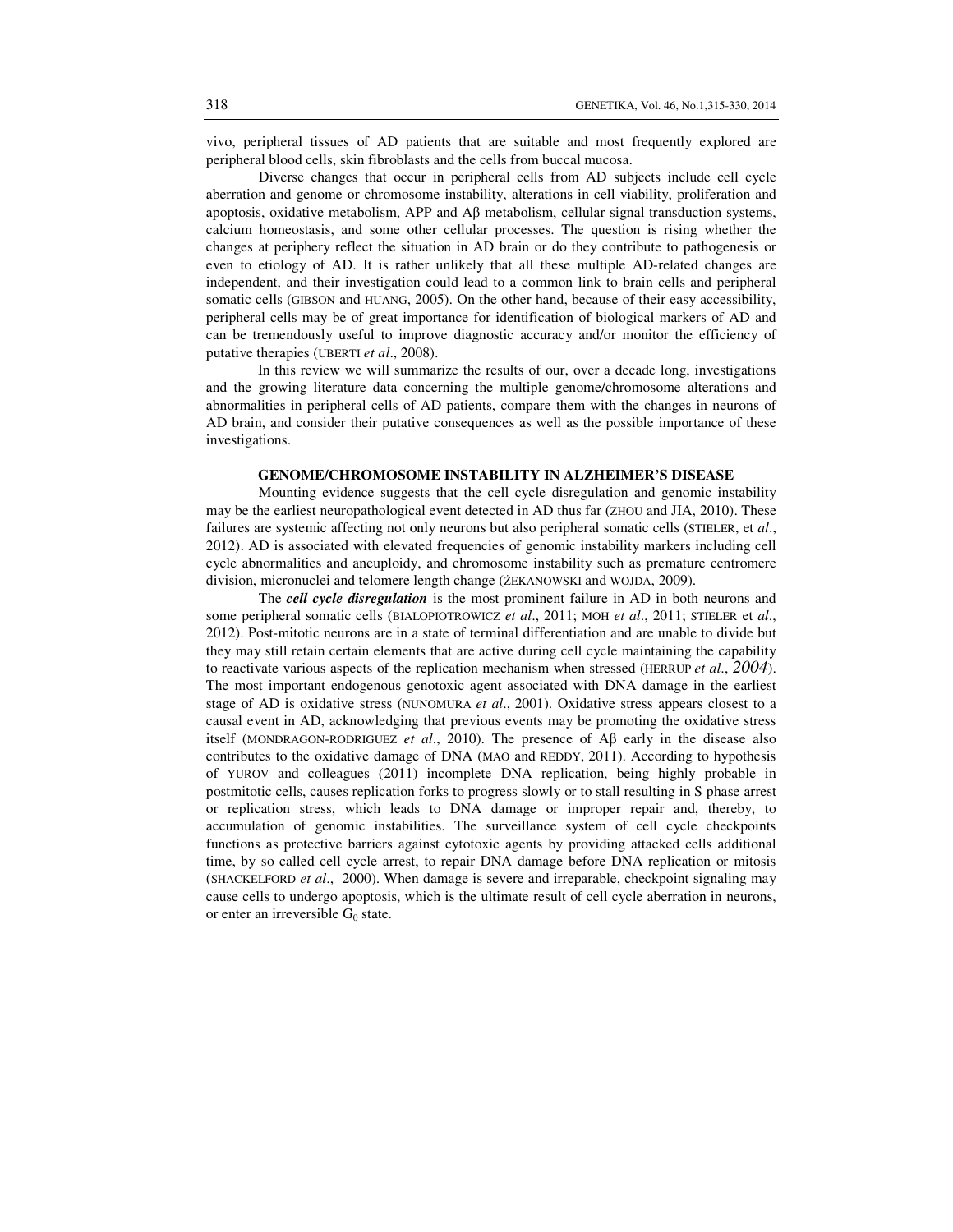Examination of cell cycle of peripheral AD cells reveals similar defects with neurons in AD. In the B lymphocytes of SAD, but not FAD, patients a prolongation of the  $G_1$  phase of cell cycle compared to controls was found (BIALOPIOTROWICZ *et al*., 2011). The level of p21 protein, one of the major regulators of  $G_1/S$  progression in the cell cycle, was much higher in the SAD cells compared with both control and FAD cells. Cyclin-dependent kinase inhibitor p21 is a p53-inducible protein, which mediates p53-dependent cell cycle arrest (DOTTO, 2000). Cytogenetic anomalies in AD neurons and lymphocytes (MIGLIORE *et al*., 2005; COPPEDÈ and MIGLIORE, 2009) may result in upregulation of p21 in both cell types. Importantly, the results of BIALOPIOTROWICZ *et al.* (2011) directly show differences in the cell cycle regulation between FAD and SAD, as far as lymphocytes concerned. ZHOU and JIA (2010) also observed the abnormality in  $G_1/S$  checkpoint of the activated lymphocytes from AD patients. They found that AD lymphocytes were less sensitive to  $G_1/S$  transcription blocker rapamycin than control cells. Because of the G<sub>1</sub>/S checkpoint dysfunction, the cell cycle of AD lymphocytes was not arrested in  $G_1$  phase and progress to late stages in spite of rapamycin treatment. In addition, AD lymphocytes specifically expressed an anomalous conformationally mutant-like p53 that made these cells distinct from lymphocytes of control subjects. Tumor suppressor protein p53, which promotes transcription of p21, has therefore a critical role in regulation G1/S cell cycle arrest (KUERBITZ *et al*., 1992). Exposure to multiple signals, including radiation, genotoxic chemicals, hypoxia and oxidative stress, induces p53 to accumulate in the nucleus, to bind to specific DNA sequences and to transactivate several genes most of them involved in cell-cycle control, DNA repair, and apoptosis (ALMONG and ROTTER, 1997). On the other hand, conformational changes of p53 in AD might be one possible reason for p53 inactivation and multiple disturbances in affected cells. Based on their results, ZHOU and JIA (2010) propose two potential biomarkers in blood lymphocytes from AD patients: the  $G_1/S$  checkpoint dysfunction and the presence of conformationally mutant-like p53 protein. Of note, recent data demonstrated that combination of p53 phosphorylated at ser 15 and p21 in peripheral blood lymphocytes have high diagnostic power and could differentiate AD from controls and other types of dementia, indicating these proteins as potential biomarkers for improving diagnostic accuracy of AD (TAN *et al*., 2012).

*Aneuploidy*, a state of non-diploid chromosome number, is a form of genomic instability and may be one of the hallmarks of aging and neurological disorders (BAJIĆ *et al*., 2012; ŽIVKOVIĆ *et al*., 2013). Aneuploidy is defined as the loss or gain of chromosomes to produce a numerical deviation from multiples of the haploid chromosomal complement (KING and STANSFIELD, 1990). A correlation between aneuploidy and aging has been reported (MOSCH *et al*., 2007; THOMAS and FENECH, 2007), but exact role of aneuploidy in etiology of age-related neuronal degeneration is yet unclear (GRANIC *et al*., *2010;* FAGGIOLI, 2011). One of the consequences of aneuploidy could be a predisposition to disease and in this respect aneuploidy has been implicated in the most common cause of dementia in AD. Aneuploidy is a feature of dividing cells, but it is present in neurons in both forms of AD (MOSCH *et al*., 2007), as well as in some peripheral cells of AD patients. The study of THOMAS and FENECH (2007) showed that SAD patients exhibit an abnormally high rate of chromosome 17 and 21 aneuploidy in buccal cells compared to controls. Buccal cells are of interest because they originate from ectoderm during embryogenesis, the germinal layer from which brain tissue and fibroblasts are derived (MIGLIORE, *et al*., 2011) and accordingly may exhibit genetic defects common to brain tissue. An increased aneuploidy was also detected in fibroblast culture from sporadic and familial AD patients (GELLER and POTTER, 1999); a significant approximately twofold increase was found in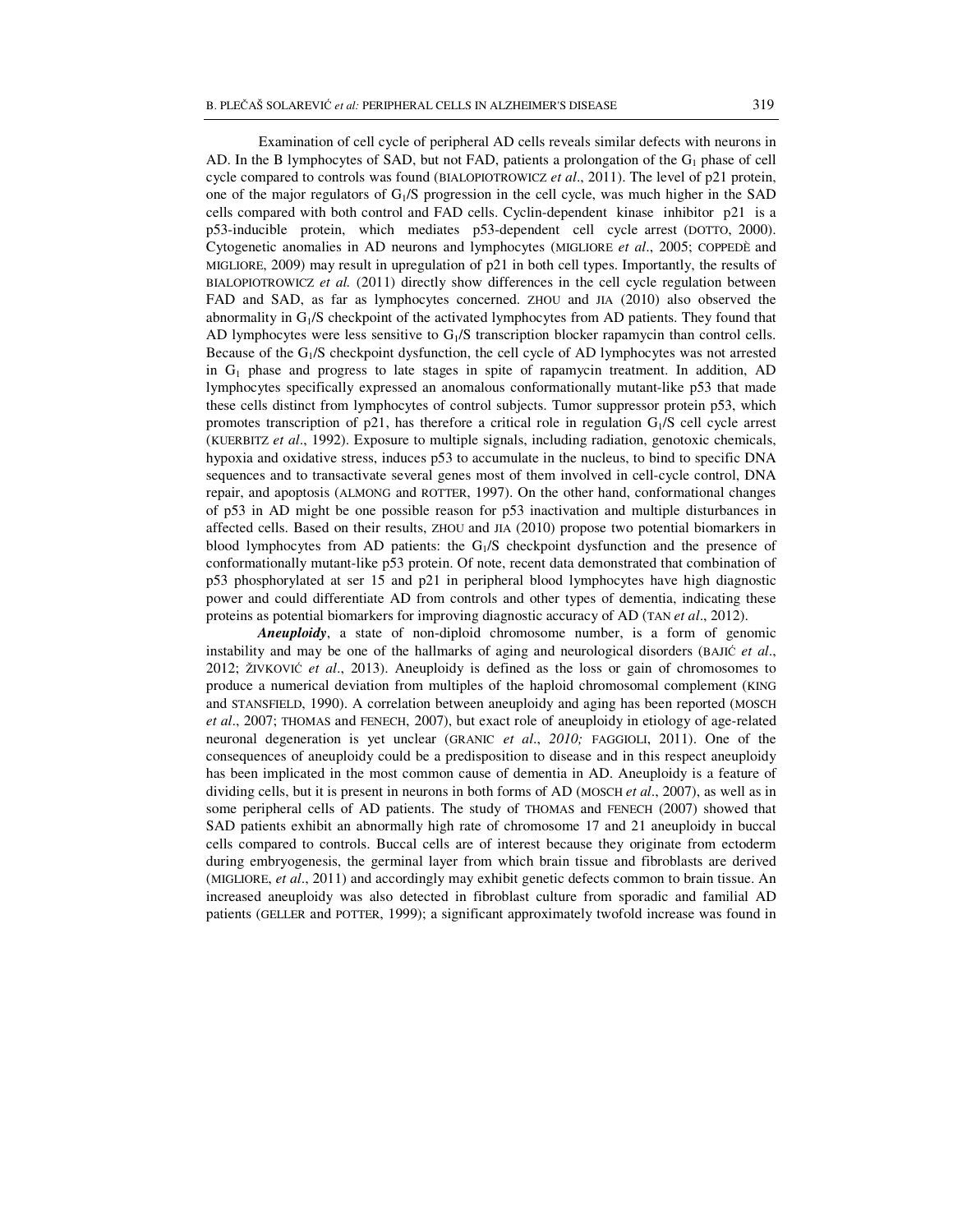the number of trisomy 21 cells compared to control cultures. Trisomy was not limited to chromosome 21 but extended at least to chromosome 18 as well. These data suggest that trisomy 21 mosaicism may contribute to forms of AD that are not caused by presenilin mutation.

*Premature centromere division* **(PCD)** could be a manifestation of chromosome instability (MEHES and BUHLER, 1995) that leads to aneuploidy. Centromere is a chromosomal region, which holds sister chromatids between the end of replication and the start of segregation, playing a fundamental role in accurate chromosome segregation during mitosis and meiosis. PCD is connected with a loss of control over sequential separation and segregation of sister chromatids. Like aneuploidy, PCD has been correlating with both aging and AD in peripheral somatic cells (KORMANN-BORTOLOTTO *et al*., 1993; MIGLIORE *et al*., 1997; SPREMO-POTPAREVIC *et al*., 2004; ZIVKOVIC *et al*., 2010, 2013b). We have demonstrated, using the FISH technique, the PCD on X chromosome in the interphase neurons in the frontal cerebral cortex of female AD patients (SPREMO-POTPAREVIC *et al*., 2006, 2008; BAJIC *et al*., 2009). The presence of PCD on interphase chromosome is a proof that affected cells perform DNA replication and reenter into the cell cycle, because only replicated chromosomes can exhibit the phenomenon of PCD. Later on, a higher rate of PCD on chromosome X was found in lymphocytes from AD women in respect to healthy age-matched controls (ZIVKOVIC *et al.,* 2006). KORMANN-BORTOLOTTO et al. (1993) were among the first to investigate peripheral blood lymphocytes from AD patients by cytogenetic probes. They found that aneuploidy, PCD and C-anaphase were not significantly different in AD patients comparing to age-matched controls, probably due to the small study population. In contrast, later results of other researchers consistently demonstrated an increased frequency of PCD in different chromosomes of AD lymphocytes, i.e., in acrocentrics (MIGLIORE *et al*., 1997; ZIVKOVIC *et al*., 2010) and chromosome 18 (ZIVKOVIC *et al*., 2006).

*Micronuclei* **(MNi)** originate from acentric chromosome fragments or whole chromosomes that lag behind in anaphase and are left outside the daughter nuclei. Either they can originate from chromosome breakage or chromosome malsegregation events. Therefore, MNi are ideal biomarkers to investigate DNA damage at chromosomal levels (FENECH, 2000; DJELIC *et al*., 2006). MNi have been shown to be elevated in peripheral blood lymphocytes and skin fibroblasts in AD patients (MIGLIORE *et al*., 1999; PETROZZI *et al*., 2002; TRIPPI *et al*., 2011). Analysis of sensitivity of peripheral blood lymphocytes from AD patients to an aneuploidogenic drug griseofulvin, whose supposed target is microtubule-associated protein(s), showed that AD lymphocytes were characterized by lower levels of MN induction compare to controls (MIGLIORE *et al*., 1997), indicating that microtubule impairment might be associated with the disease. In the peripheral blood lymphocytes of AD patients, FISH data showed higher frequencies of chromosome 13 and 21 loss, evaluated as fluorescently labeled MNi, compared to control lymphocytes (MIGLIORE *et al*., 1999). More frequent chromosome 21 than chromosome 13 malsegregation in somatic cells of AD subjects raised the hypothesis that mosaicism for chromosome 21 could underlie the dementia of AD phenotype (PETROZZI *et al*., 2002). Elevated MNi in AD lymphocytes were shown to be centromere positive, which indicates whole chromosome loss (TRIPPI *et al*., 2011). In addition, the results of TRIPPI *et al.* (2011) confirmed that spontaneous frequency of MNi is increased in AD lymphocytes, but also showed that this phenomenon occurs in the skin fibroblasts of AD patients with either sporadic or familial form of disease. The authors supposed that different types of peripheral somatic cells of AD patients, irrespective of form of the disease, share similar feature leading to the occurrence at the same extent of cytogenetic anomalies. However, MNi frequency in buccal mucosa did not show a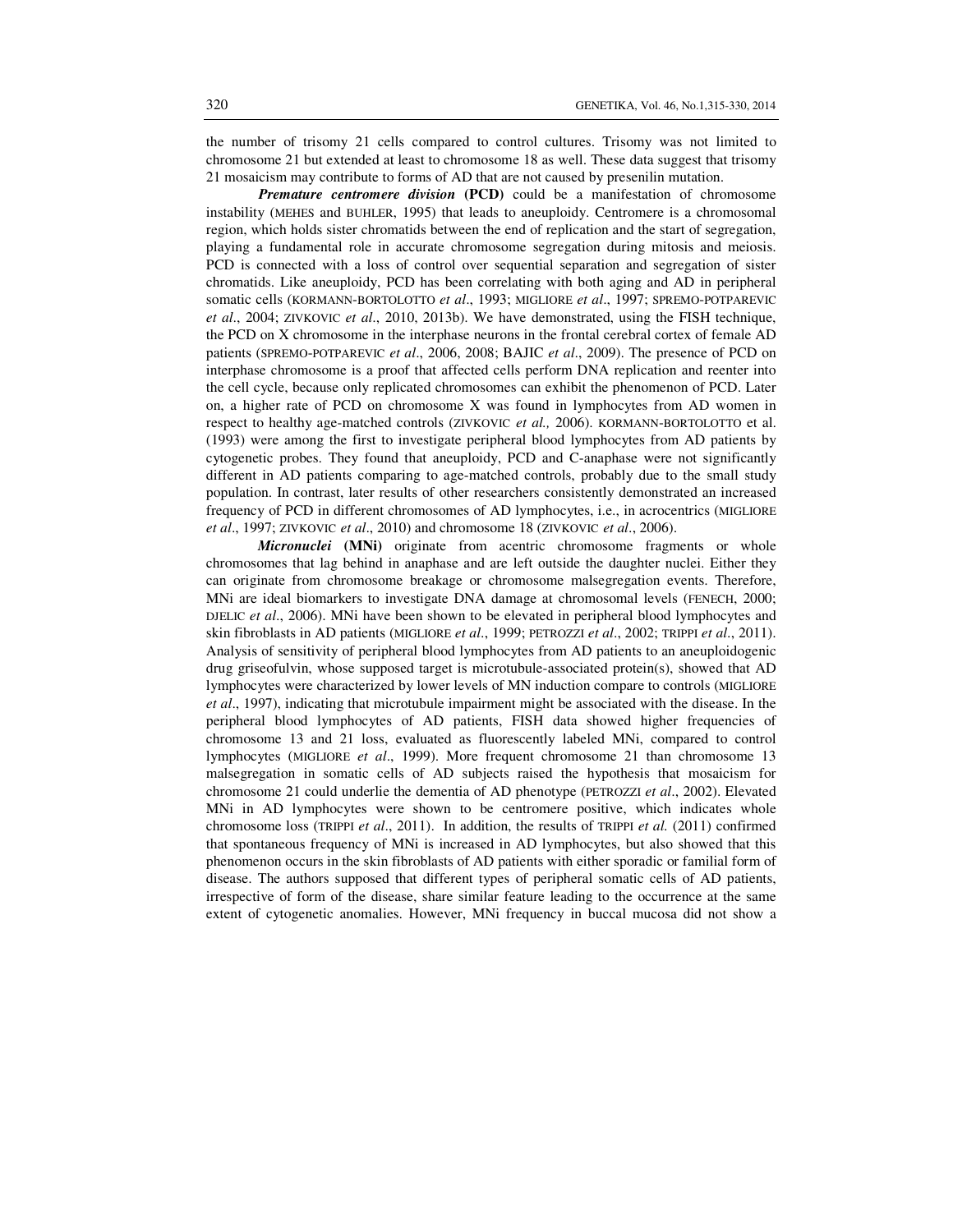significant difference between AD and control subjects (THOMAS *et al*., 2007), indicating that different types of peripheral AD cells do not necessarily express the same forms of chromosome instability.

*Telomere length* may serve as an effective biomarker of a cell replicative history, aging and disease (ALLSOPP *et al*., 1992). Telomeres undergo shortening not only with each cell division, but also with aging and oxidative stress, all-important factors in AD. Moreover, telomere loss results in chromosomal instability (THOMAS and FENECH, 2007). Since SAD is highly related to age, examination of telomere length in AD neurons and peripheral cells seemed a promising technique to find the possible relationship between the telomere length and AD pathogenesis. However, conflicting results of hitherto investigations for the most part failed to establish such an association.

Significantly shorter telomeres were found in hippocampal neurons in AD patients compared with that in control subjects, and they were not related to age either in control or AD subjects, as well as to amyloid deposits in AD patients (FRANCO *et al*., 2006). By contrast, THOMAS *et al*. (2008) reported that the mean telomere length in the brain hippocampal tissue was significantly longer in AD brains compared to normal brain tissue, which could be ascribed to a weaker proliferative capacity in cells within the dentate gyrus of the hippocampus, which continue to divide throughout adult life (ERIKSSON *et al*., 1998), or by telomere to telomere end fusions and amplification of telomere sequences due to breakage/fusion/bridge cycles (FENECH. and CROTT, 2002) after initial telomere shortening.

Regarding the telomere length changing in peripheral cells from AD patients data are also inconclusive. In peripheral blood monocytes from AD subjects, significant telomere shortening was found in comparison to controls (PANOSSIAN *et al*., 2003). Telomere length of T lymphocytes, but not of B cells, has been correlated with AD status, suggesting possible immune alterations in AD pathogenesis. Similarly, telomere length in peripheral blood leukocytes and buccal cells from AD subjects were significantly shorter relative to corresponding values found in healthy age-matched controls (THOMAS *et al*., 2008). Recent work, in which telomere lengths were measured in leukocytes from patients with AD or mild cognitive impairment (MCI), displayed that patients with stable MCI that did not progress to AD had reduced telomere length compared to controls, whereas those with AD or MCI that later converted to AD have similar leukocyte telomere length as healthy controls (MOVERARE-SKRTIC *et al*., 2012). Furthermore, no correlations were found between leukocyte telomere lengths of AD patients arbitrary defined as highly positive for the core AD biomarkers, i.e., the cerebrospinal fluid levels of Aβ1-42, total tau and phosphorylated tau and the remaining patients or healthy controls. More recently, significantly shorter telomere length was found in peripheral blood monocytes in AD patients compared to controls, whereas telomeres of patients with MCI were not altered (HOCHSTRASSER *et al*., 2012). The discrepancy between these and results above may be explained, at least partly, by the fact that first group (MOVERARE-SKRTIC *et al*., 2012) analyzed telomere length in the whole population of leukocytes, which is a mixture of different cell types. However, in another study, in which peripheral blood lymphocytes were investigated, no significant difference in telomere length was observed among large groups of cognitively normal subjects, demented patients (mixed dementia, AD and vascular dementia) and patients with MCI (ZEKRY *et al*., 2010). Similarly, no significant changes were found between patients with different etiologies or severity of dementia. These results suggest that telomere length could not be used to distinguish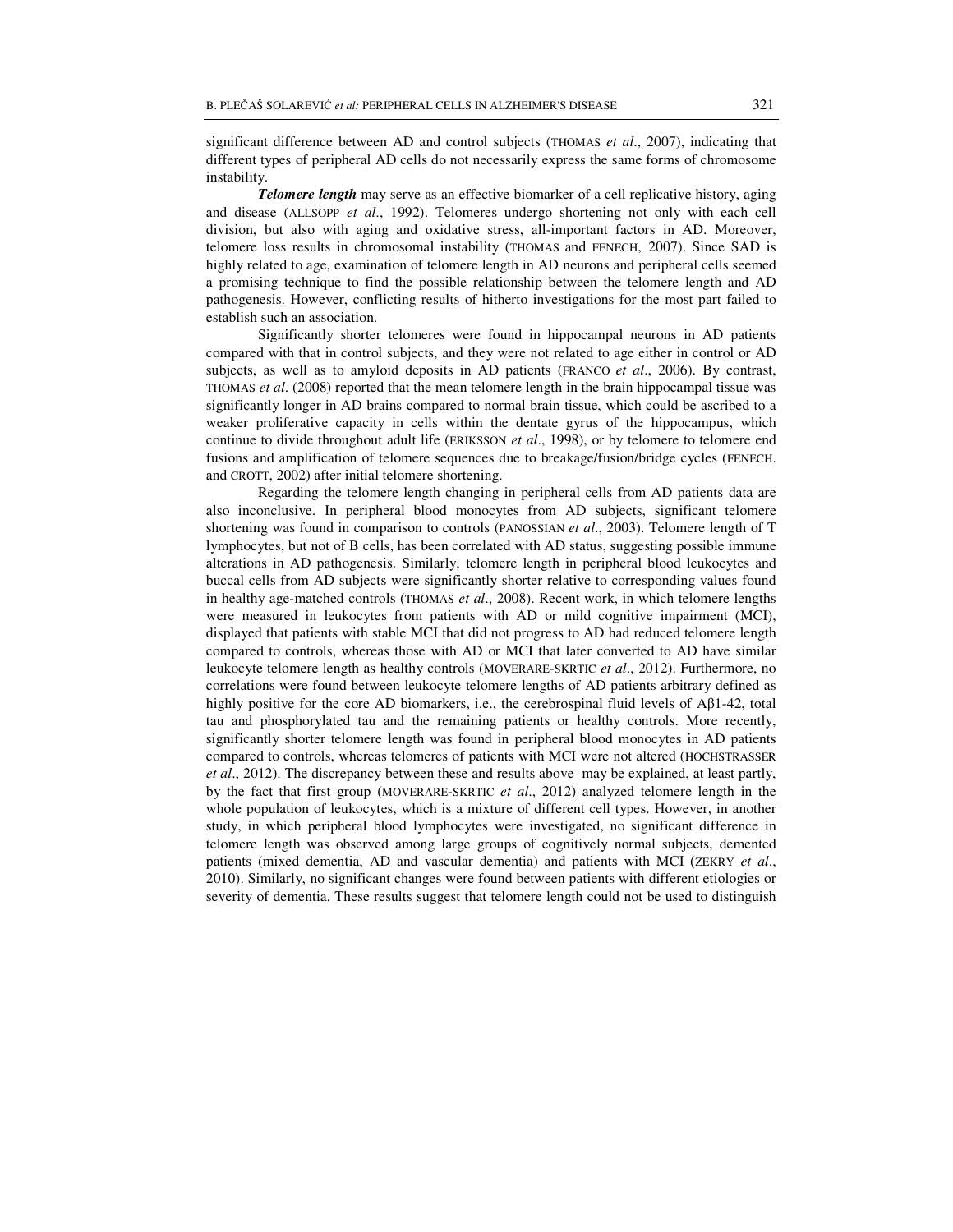between demented and non-demented subjects, regardless of type of dementia, or to predict dementia or mild cognitive impairment progression to dementia.

*Susceptibility to apoptosis and proliferative activity*. Vast majority of experimental data demonstrate that peripheral cells in AD patients, primarily certain leukocyte subtypes, are more sensitive to spontaneous and induced apoptosis, and consequently more vulnerable than corresponding cells of age-matched control subjects. AD lymphocytes in culture exposed to DNA damaging chemical agents (bleomycin or methylmethane sulfonate) exhibit significantly enhanced DNA breakage rates for both drugs (CHERRY *et al*., 1992). The time course accumulation of apoptotic DNA fragments in lymphocytes from AD patients has also been reported in response to apoptotic stimuli (ECKERT *et al*., 1998). Lymphocytes of patients affected by SAD or FAD share an increased sensitivity to cell death, and enhanced vulnerability was most strongly developed in the CD4+ T-cell subtype (SCHINDOWSKI *et al*., 2003). The impact of SAD on CD4+ cell vulnerability was greater than that of FAD. Normal aging has also been shown to increase T cell susceptibility to apoptosis, but in contrast to AD it affected both CD4+ and CD8+ cells. Increased apoptosis was found in natural killer cells (SCHINDOWSKI *et al*., 2006) and in the peripheral blood monocytes from AD patients (BERGMAN *et al*., 2002) as well.

Increased sensitivity of AD lymphocytes to apoptosis is accompanied by a decreased proliferative activity. Peripheral blood lymphocytes, stimulated with mitogen compounds, were less able to express CD69, an early proliferative marker, and expression level of CD69 of both T- and B-cells correlated inversely with the disease progress (STIELER *et al*., 2001). Proliferation activity of peripheral blood mononuclear cells to phytohemagglutinin has been shown to be significantly decreased in AD subjects (ZHANG *et al*., 2003), although Pannasonian et al. (2003) found that T-cells from AD patients respond more robustly to *phytohemagglutinin* than control cells.

Possible causes of AD lymphocyte higher sensitivity to apoptosis are not clear. An investigation of the expression of some of apoptosis-related proteins (Bcl-2, Bax and caspase-3) in peripheral blood mononuclear cells from AD patients and healthy controls revealed no evidence of these proteins in AD cells (COSENTINO *et al*., 2009). On the other hand, a significant increase in the activity of caspase-3, -8 and -9, enzymes that play vital roles in the induction, transduction and amplification of intracellular apoptotic signals, was found in peripheral blood mononuclear cells of SAD patients relative to controls. This increased activity was not associated with increase in apoptosis, but was associated with a higher proliferative response to mitogens, suggesting that both altered caspase activation and altered proliferative response of peripheral blood mononuclear cells might reflect a general dysfunction of the cell cycle in AD (TACCONI *et al*., 2004). An extensive study of UBERTI and colleagues (2002) demonstrated a specific alteration of an intracellular pathway involved in sensing and repairing DNA damage in fibroblast from AD patients. AD fibroblast were shown to be less vulnerable to oxidative injury than non-AD cells and the protective mechanism was related to an impairment of  $H_2O_2$ -induced cell cycle arrest and characterized by an accelerated re-entry into the cell cycle and a diminished induction of apoptosis. Fibroblasts from AD patients also had a profound impairment in the  $H<sub>2</sub>O<sub>2</sub>$ -activated, p53-dependent pathway, which results in a lack of activation of p53 or p53target genes, including p21, GADD45 and bax. In addition, AD fibroblasts have been found to express a mutant-like p53 phenotype, which is virtually undetectable in fibroblasts of non-AD subjects (UBERTI *et al*., 2006).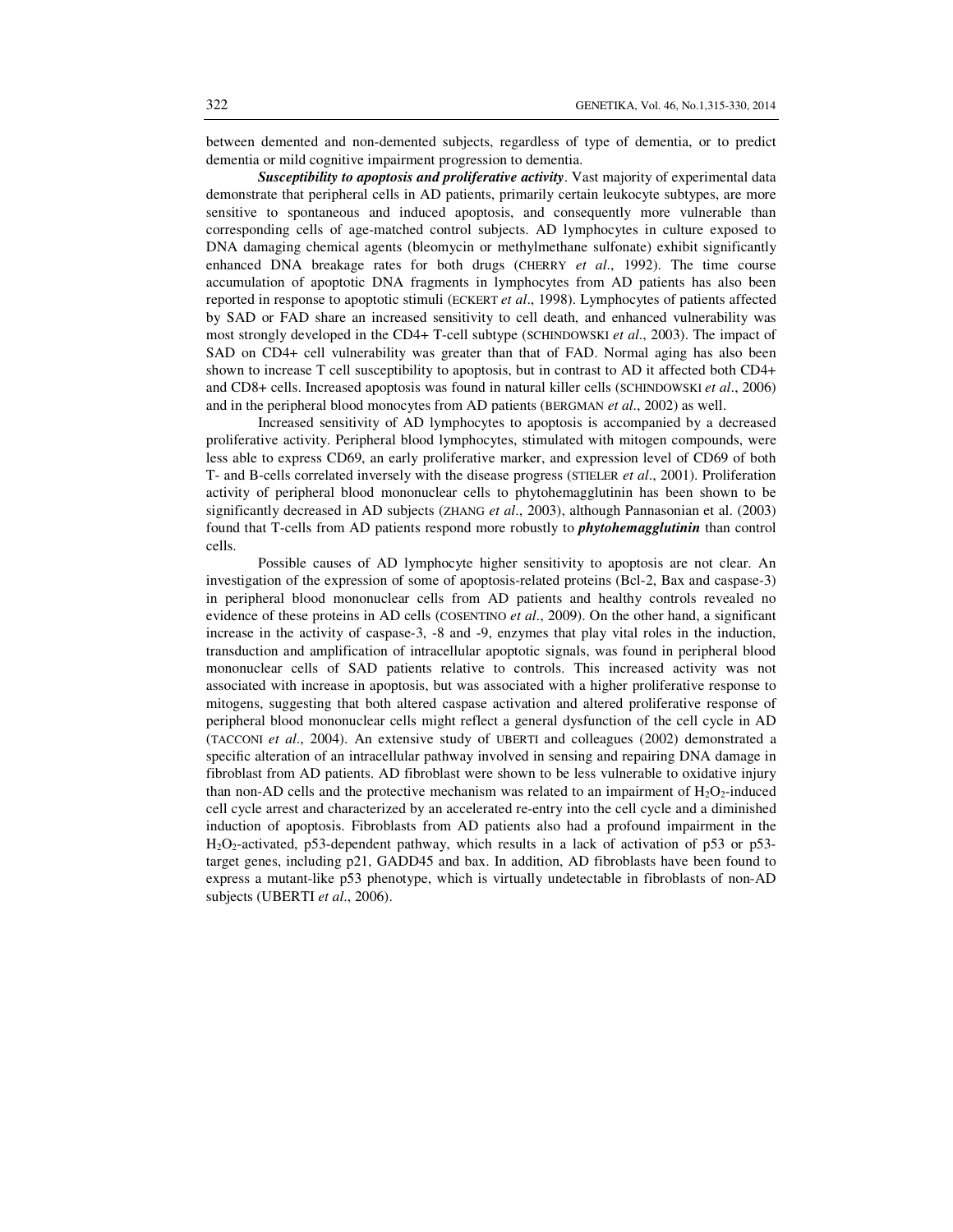# **PUTATIVE CONSEQUENCES OF PERIPHERAL CELL GENOMIC/CHROMOSOME INSTABILITY**

 Functional consequences of the enhanced genome/chromosome instabilities in different types of peripheral somatic cells in AD patients, with the exception of blood mononuclear cells, at present are far from being understood. However, a prominent immune response, manifested as local inflammatory process has been shown to be associated with Aβ deposition and plaque formation in the central nervous system (BLASKO and GRUBECK-LOEBENSTEIN, 2003). Recent evidence suggest that inflammatory mechanisms represent, besides SPs and NFTs, a third component that may significantly contribute to AD progression and chronicity (HENEKA *et al*., 2007). Abnormalities of both peripheral humoral and cellular immune responses in AD were reported, suggesting an association of immune deregulation and AD pathogenesis (LUGARESI *et al*., 2004; IARLORI *et al*., 2005). A variety of studies have shown that T lymphocytes isolated from peripheral blood of AD patients express alterations in distribution, proliferation, apoptosis and function, including expression of activation markers, disturbed calcium homeostasis and cytokine secretion (SCHINDOWSKI *et al*., 2007). T cells are activated and mainly display a memory phenotype (CD4). These T-cells are present both in the periphery and in the brain in AD patients (TOGO *et al*., 2002; TOWN *et al*., 2005), although they might play a role in AD without necessarily entering and/or taking up residence in the brain (PANOSSIAN *et al*., 2003). The exact roles of peripheral and T cells that entered the central nervous system in AD are still unclear. The presence of activated CD4+T cells might be the result of Aβ-specific chronic T cell stimulation, creating a pro-inflammatory environment, and enhancing disease progression (PELLICANO *et al*., 2012). The same authors conclude that there is a common peripheral immune profile for Alzheimer's disease which mainly involves CD4+ T cells, changes to which are consistent with chronic antigenic stress leading to immune exhaustion. Importantly, the changes in T lymphocyte phenotype and function could potentially affect vaccine-based efforts to modulate AD, and Aβ-reactive T-cell subsets seem to be major components of deleterious central nervous system response to active Aβ vaccination (GIUNTA *et al*., 2010).

## ACKNOWLEDGEMENTS

The work was supported by Ministry of Education and Science of Republic of Serbia [Grant # 173034].

> Received December 24<sup>th</sup>, 2012 Accepted November 05<sup>th</sup>, 2013

#### **REFERENCES**

- ALLSOPP, R.C., H. VAZIRI, C. PATTERSON, S. GOLDSTEIN, E.V. YOUNGLAI, A.B. FUTCHER, C.W. GREIDER and C.B. HARLEY (1992): Telomere length predicts replicative capacity of human fibroblasts. PNAS, *89*: 10114-10118.
- ALMONG, N. and V. ROTTER (1997): Involvement of p53 in cell differentiation and development. Biochem. Biophys. Acta., Volume *1333*: F1-F27.
- ARENDT, T. *(*2003): *Synaptic plasticity and cell cycle activation in neurons are alternative effector pathways: the 'Dr. Jekyll and Mr. Hyde concept' of Alzheimer's disease or the yin and yang of neuroplasticity. Prog. Neurobiol., 71*: 83-248.
- BAJIC, V.P., B. SPREMO-POTPAREVIC, L. ZIVKOVIC, N. DJELIC and M.A. SMITH (2008): Is the time dimension of the cell cycle re-entry in AD regulated by centromere cohesion dynamics? Biosci. Hypotheses, *1*: 156-161.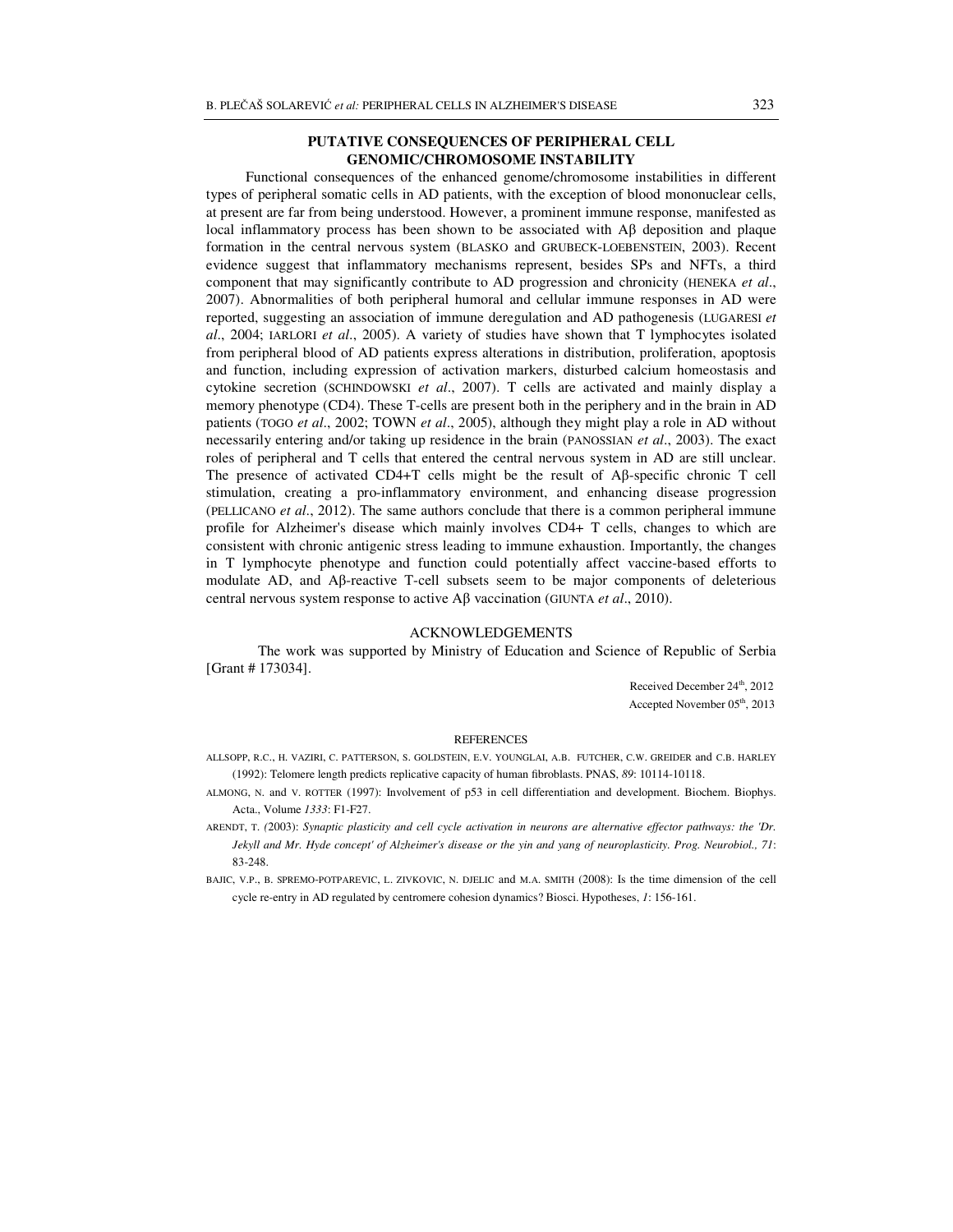- BAJIC, V.P., B. SPREMO-POTPAREVIC, L. ZIVKOVIC, D.J. BONDA, S.L. SIEDLAK, G. CASADESUS, H.G. LEE and M.A. SMITH *(*2009): *The X-chromosome instability phenotype in Alzheimer's disease: a clinical sign of accelerating aging? Med. Hypotheses*, *73*: 917-920.
- BAJIC, V.P., B. SU, H.G. LEE, W. KUDO, S.L. SIEDLAK, L. ZIVKOVIC, B. SPREMO-POTPAREVIC, N. DJELIC, Z. MILICEVIC, A.K. SINGH *et al.* (2011): *Mislocalization of CDK11/PITSLRE, a regulator of the G2/M phase of the cell cycle, in Alzheimer disease. Cell Mol. Biol. Lett.,* 1*6*: 359-372.
- BAJIC, V.P., D.J. BONDA, L. ŽIVKOVIC, Z. MILICEVIC, B. PLECAS-SOLAROVIC, X. ZHU and B. SPREMO-POTPAREVIC (2012): The Role of Centromere Cohesion and Assocciated Proteins in Alzheimer's Disease: A relation to Aneuploidy? In: Aneuploidy: Etiology, Disorders and Risk Factors. Editors: S. de Rossi and F. Bianchi. Nova Science Publishers, Inc. New york. pp: 77-90.
- BELL, R.D. and B.V. ZLOKOVIC *(*2009): *Neurovascular mechanisms and blood-brain barrier disorder in Alzheimer's disease. Acta Neuropathol., 118*: 103-113.
- BERGMAN, M., H. SALMAN, Y. BELOOSESKY, M. DJALDETTI and H. BESSLER (2002): *Are peripheral blood cells from patients with Alzheimer disease more sensitive to apoptotic stimuli? Alzheimer Dis. Assoc. Disord., 16*: 156-160.
- BIALOPIOTROWICZ, E., B. KUZNIEWSKA, N. KACHAMAKOVA-TROJANOWSKA, M. BARCIKOWSKA, J. KUZNICKI and U. WOJDA (2011): *Cell cycle regulation distinguishes lymphocytes from sporadic and familial Alzheimer's disease patients. Neurobiol. Aging, 32*: 2319.e13-26.
- BLASKO, I. and B. GRUBECK-LOEBENSTEIN (2003): Role of the immune system in the pathogenesis, prevention and treatment of Alzheimer's disease. Drugs Aging, *20*: 101–113.
- BLENNOW, K., M.J. DE LEON and H. ZETTERBERG *(*2006): *Alzheimer's disease. Lancet, 368*: 387-403.
- BONDA D.J., T.A. EVANS, C. SANTOCANALE, J.C. LLOSÁ, J. VIÑA, V. BAJIC, R.J. CASTELLANI, S.L. SIEDLAK, G. PERRY, M.A. SMITH and H.G. LEE (2009): Evidence for the progression through S-phase in the ectopic cell cycle re-entry of neurons in Alzheimer disease. Aging, *1*: 382-388.
- BONDA, D.J., V.P. BAJIC, B. SPREMO-POTPAREVIC, G. CASADESUS, X. ZHU, M.A. SMITH and H.G. LEE (2010): *Review: cell cycle aberrations and neurodegeneration. Neuropathol. Appl. Neurobiol., 36*: 157-163.
- BUIZZA, L., G. CENINI, C. LANNI, G. FERRARI-TONINELLI, C. PRANDELLI, S. GOVONI, E. BUOSO, M. RACCHI, M. BARCIKOWSKA, M. STYCZYNSKA, A. SZYBINSKA, D.A. BUTTERFIELD, M. MEMO and D. UBERTI *(*2012): *Conformational altered p53 as an early marker of oxidative stress in Alzheimer's disease. PLoS One*, *7*: e29789.
- CHERRY, L.M., J. FUNK, J.M. LESSER and M. LESAM *(*1992): *Gender differences and the interpretation of genetic instability in Alzheimer's disease. Mutat. Res., 275*: 57-67.
- COPPEDÈ, F. and L. MIGLIORE (2009): DNA damage and repair in Alzheimer's disease. Curr. Alzheimer Res., *6*: 36-47.
- CORDER, E.H., A.M. SAUNDERS, W.J. STRITTMATTER, D.E. SCHMECHEL, P.C. GASKELL, G.W. SMALL *et al.* (1993): Gene dose of apolipoprotein E type 4 allele and the risk of Alzheimer's disease in late onset families. Science, *261*: 921-923.
- CORRADA, M.M., R. BROOKMEYER, D. BERLAU, A. PAGANINI-HILL and C.H. KAWAS *(*2008): *Prevalence of dementia after age 90: Results from The 90+ Study. Neurology, 71*: 337-343.
- COSENTINO, M., C. OLOMBO, M. MAURI, M. FERRARI, S. CORBETTA, F. MARINO, G. BONO and S. LECCHINI (2009): *Expression of apoptosis-related proteins and of mRNA for dopaminergic receptors in peripheral blood mononuclear cells from patients with Alzheimer disease. Alzheimer Dis. Assoc. Disord., 23*: 88-90.
- DOTTO, G.P. (2000): p21(WAF1/Cip1): more than a break to the cell cycle? Biochim. Biophys. Acta, *1471*: M43– M56.
- DJELIĆ, N., B. SPREMO-POTPAREVIĆ, V. BAJIĆ and D. DJELIĆ (2006): Sister chromatid exchange and micronuclei in human peripheral blood lymphocytes treated with thyroxine in vitro. Mutat. Res., *604*: 1-7.
- ECKERT, A., C.W. COTMAN, R. ZERFASS, M. HENNERICI and W.E. MULLER *(*1998): *Lymphocytes as cell model to study apoptosis in Alzheimer's disease: vulnerability to programmed cell death appears to be altered. J. Neural. Transm. Suppl., 54*: 259-267.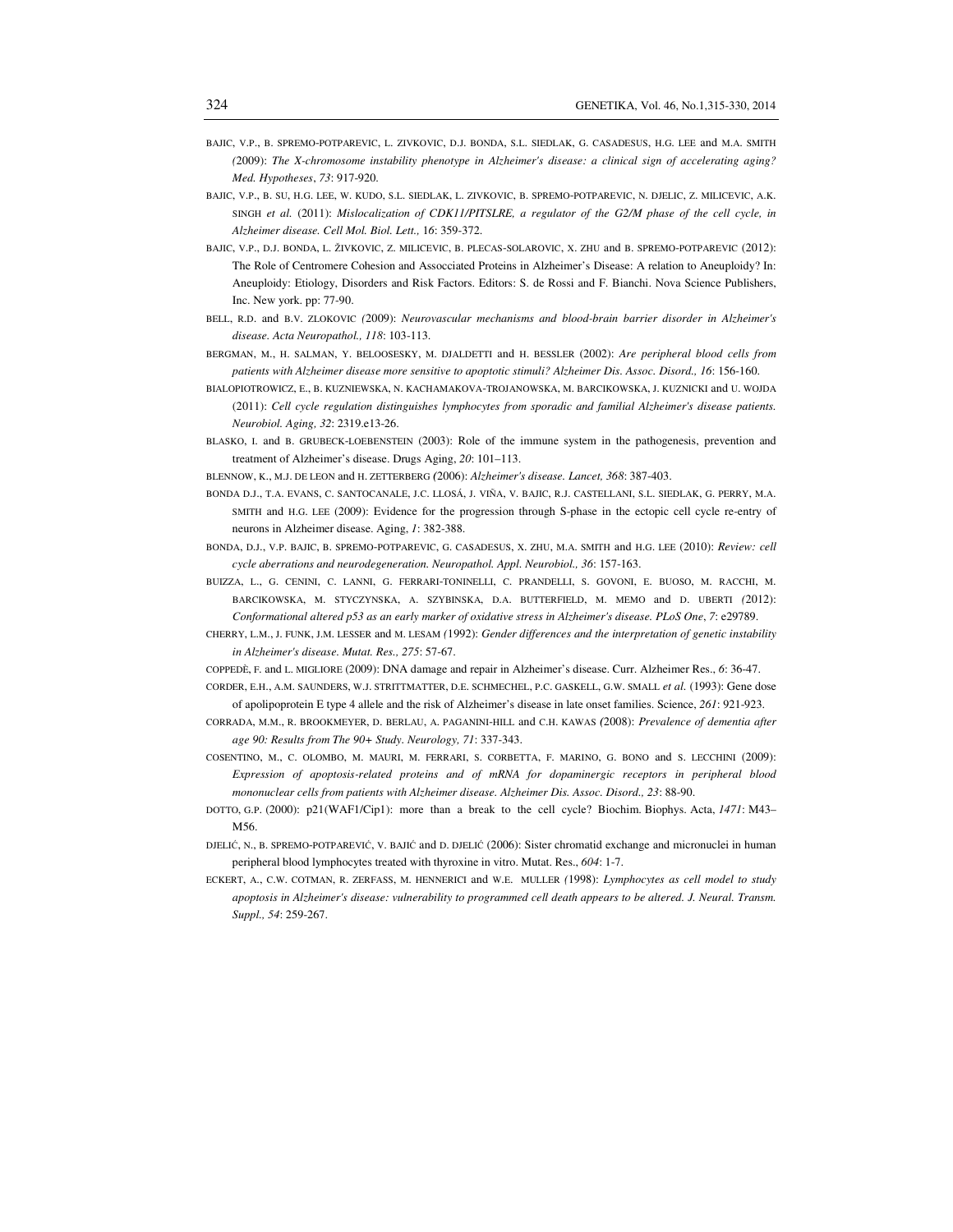- ERIKSSON, P.S., E. PERFILIEVA, T. BJORK-ERIKSSON, A.M. ALBORN, C. NORDBORG, D.A. PETERSON and F.H. GAGE (1998): *Neurogenesis in the adult human hippocampus. Nat. Med., 4*: 1313-1317.
- FAGGIOLI, F., J. VIJG and C. MONTAGNA *(*2011): *Chromosomal aneuploidy in the aging brain. Mech. Ageing Dev., 132*: 429-436.
- FENECH, M. (2000): The in vitro micronucleus technique. Mutat. Res., *455*: 81-95.
- FENECH, M. and J.W. CROTT (2002): Micronuclei, nucleoplasmic bridges and nuclear buds induced in folic acid deficient human lymphocytes-evidence for breakage-fusion-bridge cycles in the cytokinesis-block micronucleus assay. Mutat. Res*., 504*: 131-136.
- FERRER, I. *(*2012): Defining Alzheimer as a common age-related neurodegenerative process not inevitably leading to dementia. *Prog. Neurobiol., 97*: 38-51.
- FRANCO, S, M.A. BLASCO, S.L. SIEDLAK, P.L. HARRIS, P.I. MOREIRA, G. PERRY and M.A. SMITH *(*2006): *Telomeres and telomerase in Alzheimer's disease: epiphenomena or a new focus for therapeutic strategy? Alzheimers Dement., 2*: 164-168.
- GASPARINI, L., M. RACCHI, G. BINETTI, M. TRABUCCHI, S.B. SOLERTE, D. ALKON, R. ETCHEBERRIGARAY, G. GIBSON, J. BLASS, R. PAOLETTI and S. GOVONI *(*1998): *Peripheral markers in testing pathophysiological hypotheses and diagnosing Alzheimer's disease. FASEB J., 12*: 17-34.
- GELLER, L.N. and H. POTTER (1999): *Chromosome missegregation and trisomy 21 mosaicism in Alzheimer's disease. Neurobiol. Dis., 6*: 167-179.
- GIBSON, G.E. and H.M. HUANG (2005): *Oxidative stress in Alzheimer's disease. Neurobiol. Aging,* Volume *26*: 575-578.
- GIUNTA, B., A. RUSCIN, D. OBREGON, J. SALEMI, A. WOLFSON, F. FERNANDEZ and J. TAN (2010): The Central Role of T-Cell memory in Alzheimer's disease vaccination. Ageing Res., *2*: e5 http://www.pagepress.org/journals/index.php/ar/article/view/ar.2010.e5
- GRANIC, A., J. PADMANABHAN, M. NORDEN and H. POTTER (2010): *Alzheimer A*β *peptide induces chromosome missegregation and aneuploidy, including trisomy 21: requirement for tau and APP. Mol. Biol. Cell, 21: 511-520.*
- GRUNDKE-IQBAL, I., K. IQBAL, L. GEORGE, Y.C. TUNG, K.S. KIM and H.M. WISNIEWSKI (1989): *Amyloid protein and neurofibrillary tangles coexist in the same neuron in Alzheimer disease. PNAS, 86*: 2853-2857.
- HARDY, J. (2006): *Has the amyloid cascade hypothesis for Alzheimer's disease been proved? Curr. Alzheimer Res., 3*: 71- 73.
- HENDRIE, H.C. (1998): Epidemiology of dementia and Alzheimer's disease. Am. J. Geriatr. Psychiatry, *6* (2 Suppl. 1): S3-S18.
- HENEKA, M.T. and M.K. O'BANION (2007): Inflammatory processes in Alzheimer's disease. J. Neuroimmunol., *184*: 69- 91.
- HERNANDEZ-ORTEGA, K., P. FERRERA and C. ARIAS (2007): Sequential expression of cell-cycle regulators and Alzheimer's disease-related proteins in entorhinal cortex after hippocampal excitotoxic damage. J. Neurosci. Res*., 85*: 1744- 1751.
- HERRUP, K., R. NEVE, S.L. ACKERMAN and A. COPANI (2004): Divide and die: cell cycle events as triggers of nerve cell death. J. Neurosci., 24: 9232–9239.
- HOCHSTRASSER, T., J. MARKSTEINER and C. HUMPEL (*2012):* Telomere length is age-dependent and reduced in monocytes of Alzheimer patients. Exp. Gerontol., *47: 160-163.*
- HUMPEL, C. *(*2011): Identifying and validating biomarkers for Alzheimer's disease*. Trends Biotechnol., 29*: 26-32.
- IARLORI, C., D. GAMBI, F. GAMBI, I. LUCCI, C. FELICIANI, M. SALVATORE and M. REALE (2005): Expression and production of two selected betachemokines in peripheral blood mononuclear cells from patients with Alzheimer's disease. Exp. Gerontol., *40*: 605-611.
- KHANDELWAL, P.J., A.M. HERMAN and C.E. MOUSSA (2011): Inflammation in the early stages of neurodegenerative pathology. J. Neuroimmunol., *238:* 1-11.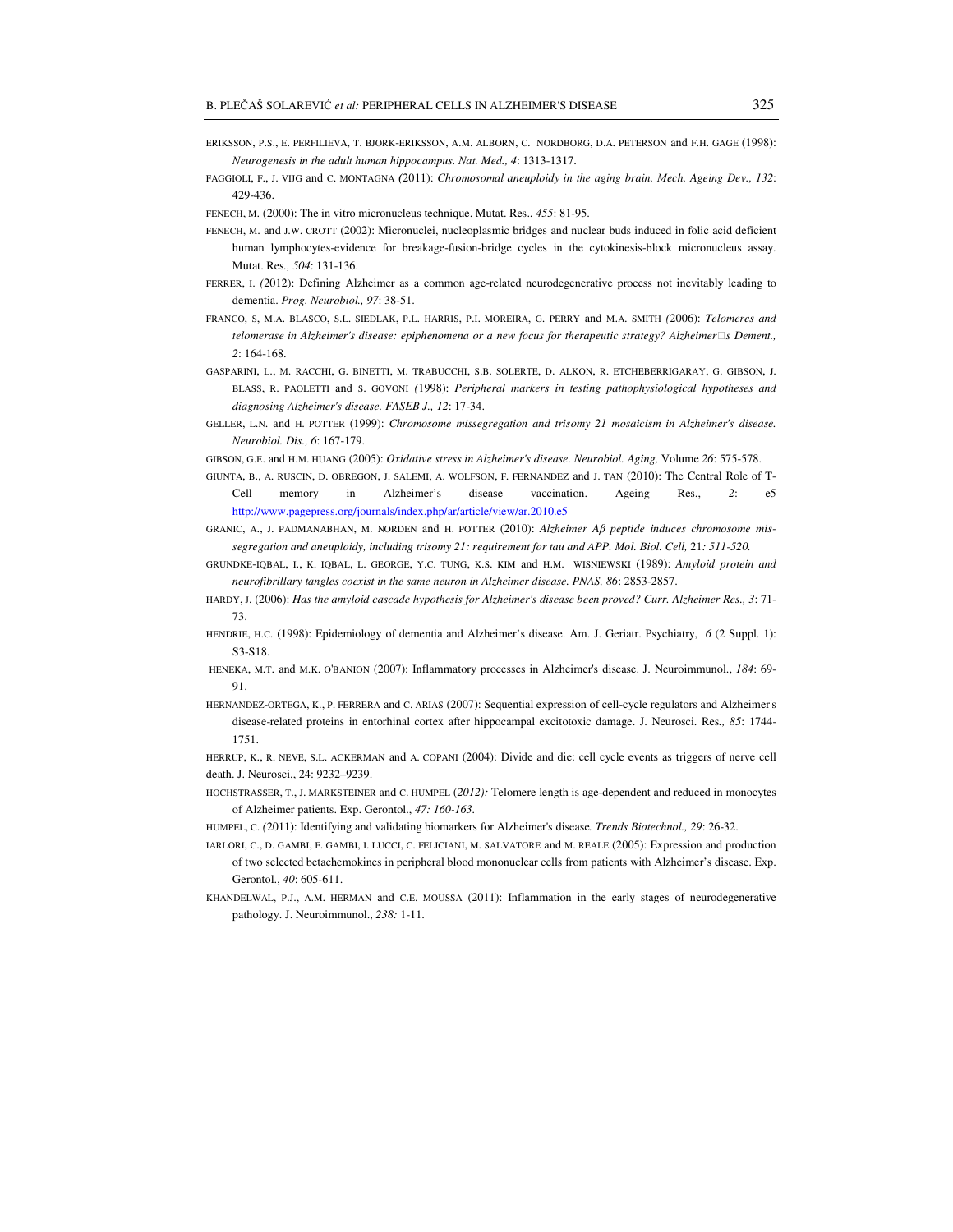KING, R.C. and W.D. STANSFIELD (1990): A Dictionary of Genetics (4th edition). Oxford University Press, New York.

- KORMANN-BORTOLOTTO, M.H., M. DE ARRUDA CARDOSO SMITH and J. TONIOLO NETO (1993): *Alzheimer's disease and ageing: a chromosomal approach. Gerontology, 39*: 1-6.
- KUERBITZ, S.J., B.S. PLUNKETT, W.V. WALSH and M.B. KASTAN (1992): *Wild-type p53 is a cell cycle checkpoint determinant following irradiation. PNAS, 89*: 7491-7495.
- LUGARESI, A., A. DI IORIO, C. IARLORI, M. REALE, G. DE LUCA, E. SPARVIERI, A. MICHETTI, P. CONTI, D. GAMBI, G. ABATE and R. PAGANELLI (2004): IL-4 in vitro production is upregulated in Alzheimer's disease patients treated with acetylcholinesterase inhibitors. Exp. Gerontol., *39*: 653-657.
- MAO, P. and P.H. REDDY (2011): Aging and amyloid beta-induced oxidative DNA damage and mitochondrial dysfunction in Alzheimer's disease: implications for early intervention and therapeutics. Biochim. Biophys. Acta, *1812*: 1359- 1370.
- MCSHEA, A., H,G. LEE, B.R. PETERSEN, G. CASADESUS, I. VINCENT, N.J. LINFORD, J.O. FUNK, R.A. SHAPIRO and M.A. SMITH (2007): Neuronal cell cycle re-entry mediates Alzheimer disease-type changes. Biochim. Biophys. Acta, *1772: 467- 472.*
- MEHES, K. and E.M. BUHLER (1995): Premature centromere division: a possible manifestation of chromosome instability. Am. J. Med. Genet., *56: 76-79.*
- MIGLIORE, L., A. TESTA, R. SCARPATO, N. PAVESE, L. PETROZZI and U. BONUCCELLI (1997): Spontaneous and induced aneuploidy in peripheral blood lymphocytes of patients with Alzheimer's disease. Hum. Genet., *101*: 299-305.
- MIGLIORE, L, N. BOTTO, R. SCARPATO, L. PETROZZI, G. CIPRIANI and U. BONUCELLI (1999): Preferential occurrence of chromosome 21 malsegregation in peripheral blood lymphocytes of Alzheimer's disease patients. Cytogenet. Cell Genet. *87*: 41-46.
- MIGLIORE, L., I. FONTANA, F. TRIPPI, R. COLOGNATO, F. COPPEDE, G. TOGNONI, B. NUCCIARONE and G SICILIANO (2005): *Oxidative DNA damage in peripheral leukocytes of mild cognitive impairment and AD patients. Neurobiol. Aging, 26*: 567-573.
- MIGLIORE, L., F. COPPEDÈ, M. FENECH, P. THOMAS (2011): Association of micronucleus frequency with neurodegenerative diseases. Mutagenesis, *26*: 85-92.
- MOH C., J.Z. KUBIAK, V.P. BAJIC, X. ZHU, M.A. SMITH and H.G. LEE (2011): Cell cycle deregulation in the neurons of Alzheimer's disease. Results Probl. Cell Differ., *53*: 565-576.
- MONDRAGON-RODRIGUEZ, S., G. BASURTO-ISLAS, H.G. LEE, G. PERRY, X. ZHU, R.J. CASTELLANI and M.A. SMITH (2010): Causes versus effects: the increasing complexities of Alzheimer's disease pathogenesis. Expert. Rev. Neurother*., 10*: 683-691.
- MOSCH, B., M. MORAWSKI, A. MITTAG, D. LENZ, A. TARNOK and T. ARENDT (2007): Aneuploidy and DNA replication in the normal human brain and Alzheimer's disease. J. Neurosci.,27, 6859-6867.
- MOVERARE-SKRTIC, S., P. JOHANSSON, N. MATTSSON, O. HANSSON, A. WALLIN, J.O. JOHANSSON, H. ZETTERBERG, K. BLENNOW and J. SVENSSON (2012): Leukocyte telomere length (LTL) is reduced in stable mild cognitive impairment but low LTL is not associated with conversion to Alzheimer's disease: a pilot study. Exp. Gerontol*., 47*: 179-182.
- NUNOMURA, A., G. PERRY, G. ALIEV, K. HIRAI, A. TAKEDA, E.K. BALRAJ, P.K. JONES, H. GHANBARI, T. WATAYA, S. SHIMOHAMA, S. CHIBA, C.S. ATWOOD, R.B. PETERSEN and M.A. SMITH (2001): Oxidative damage is the earliest event in Alzheimer disease. J. Neuropathol. Exp. Neurol., 60: 759-767.
- PALOTAS, A., J. KALMAN, M. PALOTAS, A. JUHASZ, Z. JANKA and B. PENKE *(*2002): Fibroblasts and lymphocytes from Alzheimer patients are resistant to beta-amyloid-induced increase in the intracellular calcium concentration. Prog. Neuropsychopharmacol. Biol. Psychiatry*, 26*: 971-974.
- PANOSSIAN, L.A., V.R. PORTER, H.F. VALENZUELA, X. ZHU, E. REBACK, D. MASTERMAN, J.L. CUMMINGS and R.B. EFFROS (2003): Telomere shortening in T cells correlates with Alzheimer's disease status. Neurobiol. Aging, *24*: 77-84.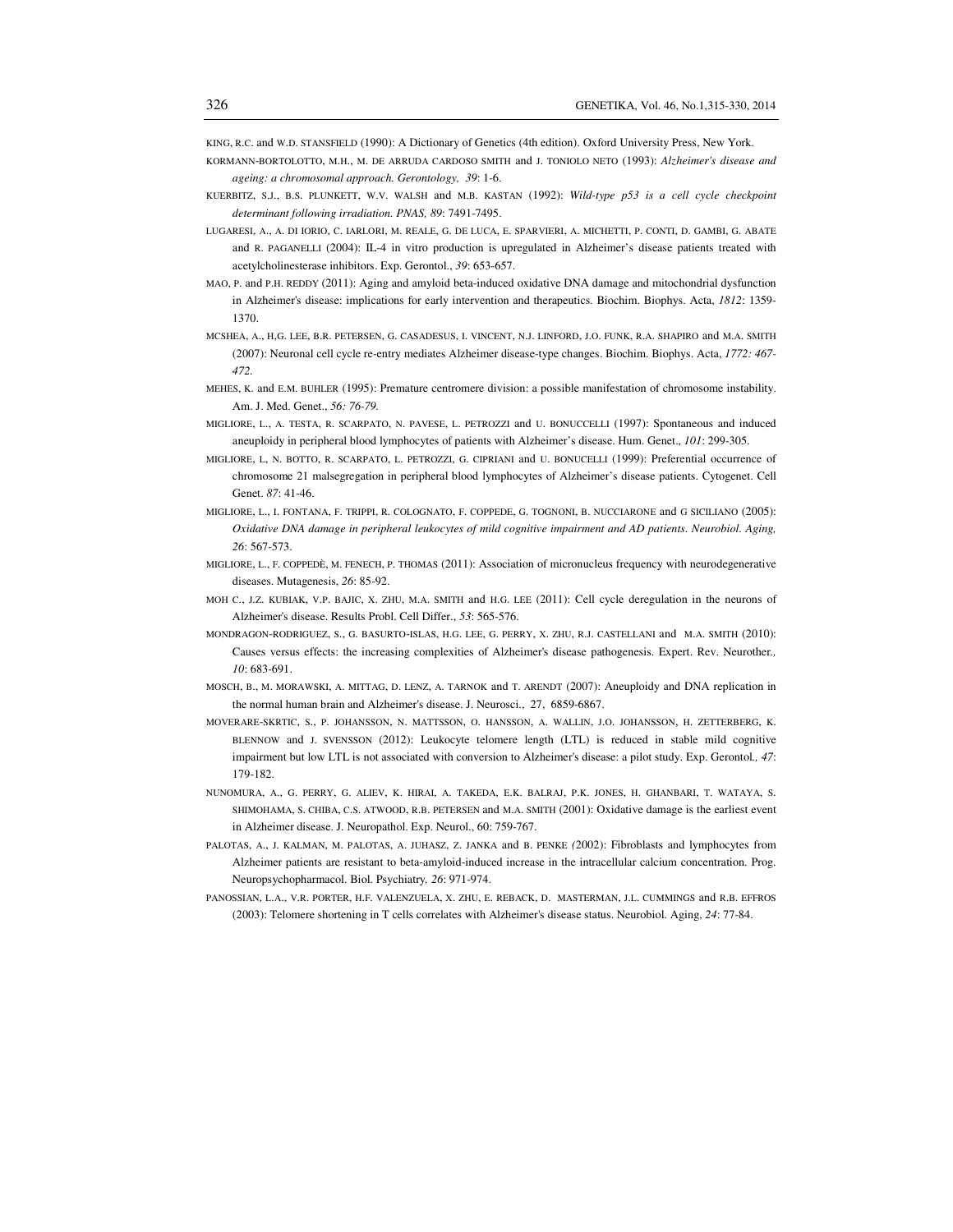- PELLICANO, M., A. LARBI, D. GOLDECK, G. COLONNA-ROMANO, S. BUFFA, M. BULATI, G. RUBINO, F. IEMOLO, G. CANDORE, C. CARUSO, E. DERHOVANESSIAN and G. PAWELEC (2012): Immune profiling of Alzheimer patients. J. Neuroimmunol.*, 242*: 52-59.
- PETROZZI, L., C. LUCETTI, R. SCARPATO, G. GAMBACCINI, F. TRIPPI, S. BERNADINI, P. DEL DOTTO, L. MIGLIORE and U. BONUCCELLI (2002): Cytogenetic alterations in lymphocytes of Alzheimer's disease and Parkinson's patients. Neurol. Sci., *23* (Suppl 2): S97-S98.
- SCHINDOWSKI, K., T. KRATZSCH, J. PETERS, B. STEINER, S. LEUTNER, N. TOUCHET, K. MAURER, C. CZECH, L. PRADIER, L. FROLICH, W.E. MULLER and A. ECKERT (2003): Impact of aging: Sporadic, and genetic risk factors on vulnerability to apoptosis in Alzheimer's disease. Neuromolecular Med., 4, 161-178.
- SCHINDOWSKI, K., J. PETERS, C. GORRIZ, U. SCHRAMM, T. WEINANDI, S. LEUTNER, K. MAURER, L. FROLICH, W.E. MULLER and A. ECKERT (2006): Apoptosis of CD4+ T and natural killer cells in Alzheimer's disease. Pharmacopsychiatry, *39*, 220-228.
- SCHINDOWSKI, K., A. ECKERT, J. PETERS, C. GORRIZ, U. SCHRAMM, T. WEINANDI, K. MAURER, L. FROLICH and W.E. MULLER (2007): Increased T-cell reactivity and elevated levels of CD8+ memory T-cells in Alzheimer's disease-patients and T-cell hyporeactivity in an Alzheimer's disease-mouse model: implications for immunotherapy. Neuromolecular Med., *9*: 340-354.
- SELFRIDGE, J.E., E. LEZI, J. LU and R.H. SWERDLOW (2012): Role of mitochondrial homeostasis and dynamics in Alzheimer's disease. Neurobiol. Dis.*, 51*: 3-12.
- SHACKELFORD, R.E., W. K. KAUFMANN and R.S. PAULES *(*2000): Oxidative stress and cell cycle checkpoint function. Free Radic. Biol. Med., *28:* 1387-1404.
- SHERRINGTON, R., E.I. ROGAEV, Y. LIANG, E.A. ROGAEVA, G. LEVESQUE, M. IKEDA, H. CHI, C. LIN, G. LI, K. HOLMAN *et al*. (1995): Cloning of a gene bearing missense mutations in early-onset familial Alzheimer's disease. Nature*, 375*: 754- 760.
- SMALL, S.A. and K. DUFF (2008): Linking Aβ and tau in late-onset Alzheimer's disease: a dual pathway hypothesis. Neuron, *60*: 534-542.
- SPREMO-POTPAREVIC, B., L. ZIVKOVIC, N. DJELIC and V. BAJIC (2004): Analysis of premature centromere division (PCD) of the X chromosome in Alzheimer patients through the cell cycle. Exp. Gerontol*., 39*: 849-854.
- SPREMO-POTPAREVIĆ B., L. ŽIVKOVIĆ, D. DRAKULIĆ, V. BAJIĆ and N. DJELIĆ (2006): Premature centromere division (PCD) of the X chromosome as a bio-marker of the brain cells re-entry into the cell division cycle in Alzheimer's disease. In: Frontiers in Alzheimer's Disease Research, Nova Science Publishers, Inc., New York. Editor E.M.Welsh. pp: 163-177.
- SPREMO-POTPAREVIC, B., L. ZIVKOVIC, N. DJELIC, B. PLECAS-SOLAROVIC, M.A. SMITH and V. BAJIC *(*2008): Premature centromere division of the X chromosome in neurons in Alzheimer's disease. J. Neurochem.*, 106*: 2218-2223.
- SPREMO-POTPAREVIC, B., L. ZIVKOVIC, B. PLECAS-SOLAROVIC and V.P. BAJIC (2011): Chromosome instability in Alzheimer's disease. Arch. Biol. Sci. *63*: 603–608.
- STIELER, J.T., C. LEDERER, M.K. BRUCKNER, H. WOLF, M. HOLZER, H.J. GERTZ and T. ARENDT (2001): Impairment of mitogenic activation of peripheral blood lymphocytes in Alzheimer's disease. Neuroreport*, 12*: 3969-3672.
- STIELER, J., R. GRIMES, D. WEBER, W. GARTNER, M. SABBAGH and T. ARENDT *(*2012): Multivariate analysis of differential lymphocyte cell cycle activity in Alzheimer's disease. Neurobiol. Aging, *33*: 234-241.
- SWERDLOW, R and S.M. KHAN *(*2004): A "mitochondrial cascade hypothesis" for sporadic Alzheimer's disease. Med. Hypotheses, *63*: 8-20.
- TACCONI, S., R. PERRI, E. BALESTRIERI, S. GRELLI, S. BERNARDINI, R. ANNICHIARICO, A. MASTINO, C. CALTAGIRONE and B. MACCHI (2004): Increased caspase activation in peripheral blood mononuclear cells of patients with Alzheimer's disease. Exp. Neurol*.,* 190: 254-262.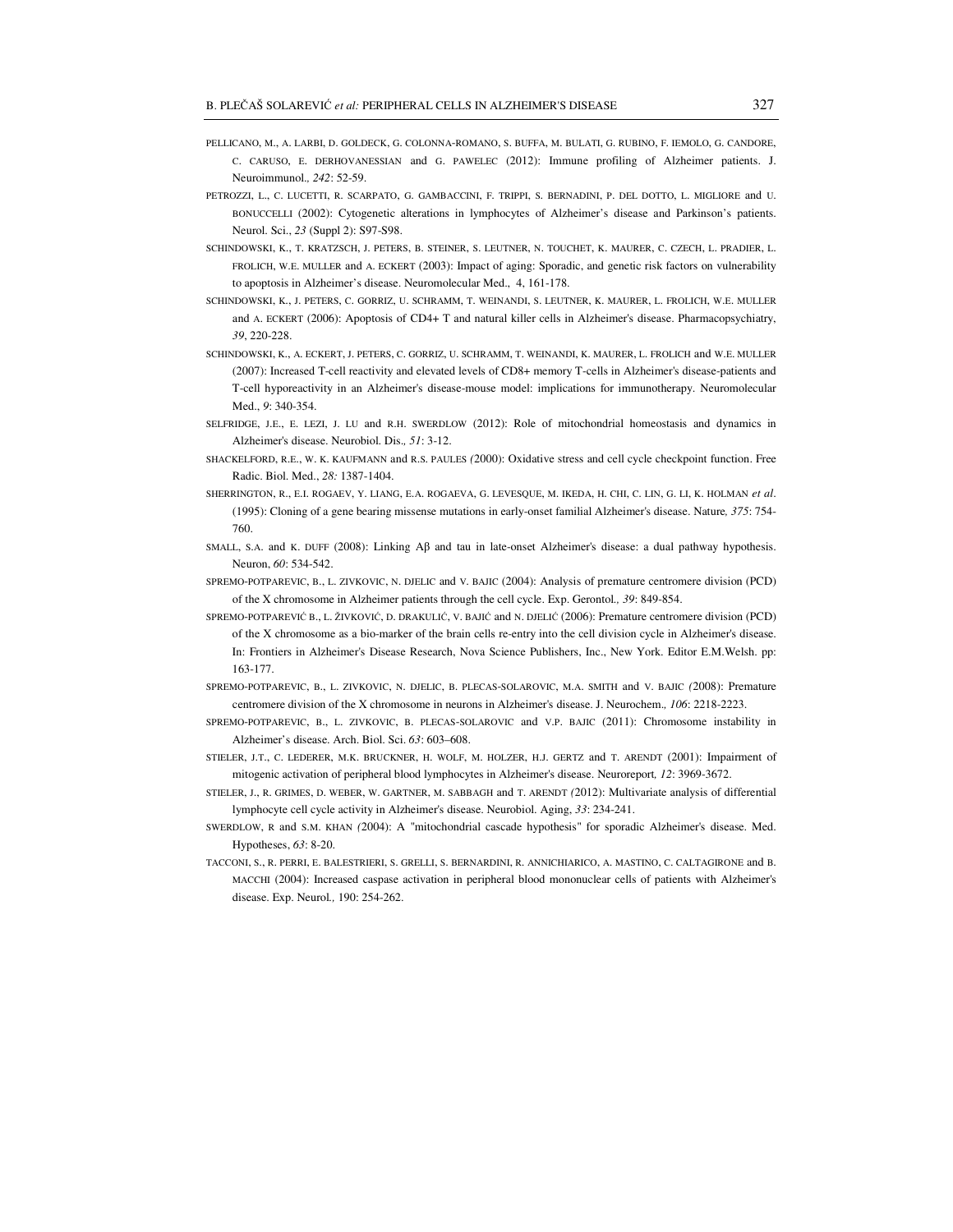- TAGAMI, S., M. OKOCHI, A. FUKUMORI, J. JIANG, K. YANAGIDA, T. NAKAYAMA, T. MORIHARA, T. TANAKA, T. KUDO and M. TAKEDA (2008): Processes of beta-amyloid and intracellular cytoplasmic domain generation by presenilin/gammasecretase. Neurodegener. Dis., *5*: 160–162.
- TAN, M., S. WANG, J. SONG and J. JIA (2012): Combination of p53(ser15) and p21/p21(thr145) in peripheral blood lymphocytes as potential Alzheimer's disease biomarkers. Neurosci Lett., *516*: 226-231.

THOMAS, P. and *M.* FENECH *(*2007): A review of genome mutation and Alzheimer's disease. Mutagenesis*, 22*: 15-33.

- THOMAS, P., J. HECKER, J. FAUNT and M. FENECH (2007): Buccal micronucleus cytome biomarkers may be associated with Alzheimer's disease. Mutagenesis, 22: 371-379.
- THOMAS, P., N.J. O' CALLAGHAN and M. FENECH *(*2008): Telomere length in white blood cells, buccal cells and brain tissue and its variation with ageing and Alzheimer's disease. Mech. Ageing Dev*., 129*: 183-190.
- TOGO, T., H. AKIYAMA, E. ISEKI, H. KONDO, K. IKEDA, M. KATO, T. ODA, K. TSUCHIYA and K KOSAKA (2002): Occurrence of T cells in the brain of Alzheimer's disease and other neurological diseases. J. Neuroimmunol., *124*: 83-92.
- TOWN, T., J. TAN, R.A. FLAVELL and M. MULLAN (2005): T-cells in Alzheimer's disease. Neuromolecular Med., *7*: 255- 264.
- TRIPPI, F., N. BOTTO, R. SCARPATO, L. PETROZZI, U. BONUCELLI, S. LATORRACA, S. SORBI and L. MIGLIORE (2011): Spontaneous and induced chromosome damage in somatic cells of sporadic and familial Alzheimer's disease patients. Mutagenesis, *6*: 323-327.
- UBERTI, D., T. CARSANA, E. BERNARDI, L. RODELLA, P. GRIGOLATO, C. LANNI *et al*. (2002): Selective impairment of p53 mediated cell death in fibroblasts from sporadic Alzheimer's disease patients. J. Cell Sci., *115*: 3131-3138.
- UBERTI, D., C. LANNI, T. CARSANA, S. FRANCISCONI, C. MISSALE, M RACCHI, S. GOVONI and M. MEMO (2006): Identification of a mutant-like conformation of p53 in fibroblasts from sporadic Alzheimer's disease patients. Neurobiol. Aging, *27*: 1193-1201.
- UBERTI, D., C. LANNI, M. RACCHI, S. GOVONI and M. MEMO (2008): Conformationally altered p53: a putative peripheral marker for Alzheimer's disease. Neurodegener. Dis*., 5*: 209-211.
- YANG, Y. and K. HERRUP (2007): Cell division in the CNS: protective response or lethal event in post-mitotic neurons? Biochim. Biophys. Acta, *1772*: 457-466.
- YUROV, Y.B., S.G. VORSANOVA and I.Y. IOUROV (2011): The DNA replication stress hypothesis of Alzheimer's disease. ScientificWorldJournal*, 11*: 2602-2612.
- ŻEKANOWSKI, C. and U. WOJDA (2009): Aneuploidy, chromosomal missegregation, and cell cycle reentry in Alzheimer s disease. Acta Neurobiol. Exp., *69*: 232–253.
- ZEKRY, D., F.R. HERRMANN, I. IRMINGER-FINGER, L. ORTOLAN, C. GENET, A.M. VITALE, J.P. MICHEL, G. GOLD and K.H. KRAUSE *(*2010): Telomere length is not predictive of dementia or MCI conversion in the oldest old. Neurobiol. Aging, *31*: 719-720.
- ZHANG, J., Q. KONG, Z. ZHANG, P. GE, D. BA, W. HE (2003): Telomere dysfunction of lymphocytes in patients with Alzheimer disease. Cogn. Behav. Neurol*., 16*: 170-176.
- ZHOU, X. and J. JIA (2010): P53-mediated G1/S checkpoint dysfunction in lymphocytes from Alzheimer's disease patients. Neurosci. Lett., *468*: 320-325.
- ZIVKOVIC, L., B. SPREMO-POTPAREVIC, N. DJELIC and V. BAJIC (2006): Analysis of premature centromere division (PCD) of the chromosome 18 in peripheral blood lymphocytes in Alzheimer disease patients. Mech. Ageing Dev., *127*: 892–896.
- ZIVKOVIC, L., B. SPREMO-POTPAREVIC, B. PLECAS-SOLAROVIC, N. DJELIC, G. OCIC, P. SMILJKOVIC, S.L. SIEDLAK, M.A. SMITH and V. BAJIC (2010): Premature centromere division of metaphase chromosomes in peripheral blood lymphocytes of Alzheimer's disease patients: relation to gender and age. J. Gerontol. A: Biol. Sci. Med. Sci., *65A*: 1269-1274.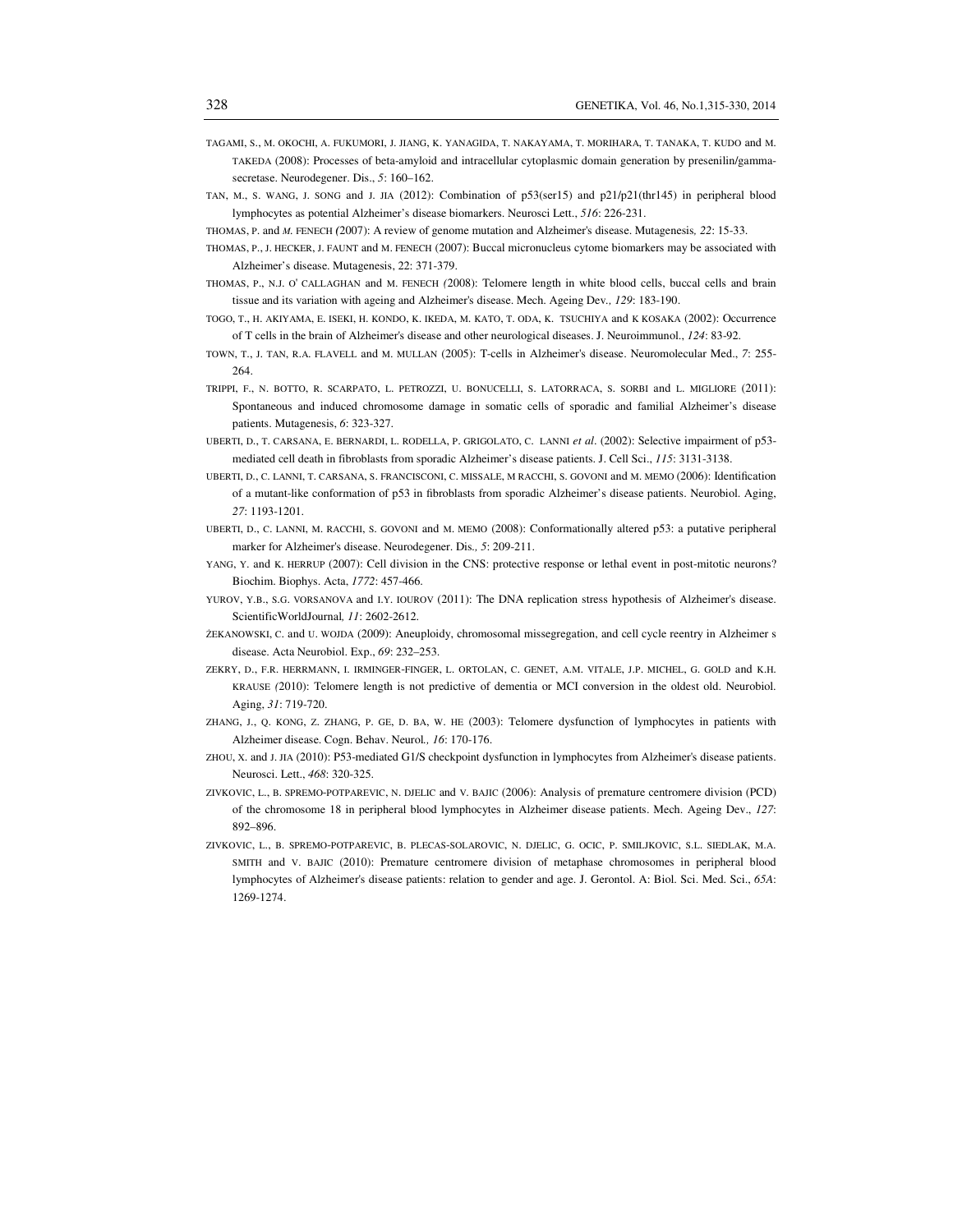- ZIVKOVIC, L., V.P. BAJIC, D. ZUKOVEC, A. CABARKAPA and B. SPREMO-POTPAREVIC (2013a): Alterations of acrocentric chromosomes in peripheral blood lymphocytes in patients with Alzheimer`s disease. Arch. Biol. Sci., *65*: 439-445.
- ZIVKOVIĆ, L., B. SPREMO-POTPAREVIĆ, S.L. SIEDLAK, G. PERRY, B. PLEĆAŠ-SOLAROVIĆ, Z. MILIĆEVIĆ and V.P. BAJIĆ (2013b): DNA damage in Alzheimer disease lymphocytes and its relation to premature centromere division. Neurodegener Dis., *12*: 156-163.
- ZLOKOVIC, B.V. (2005): Neurovascular mechanisms of Alzheimer's neurodegeneration. Trends Neurosci*., 28*: 202-208.